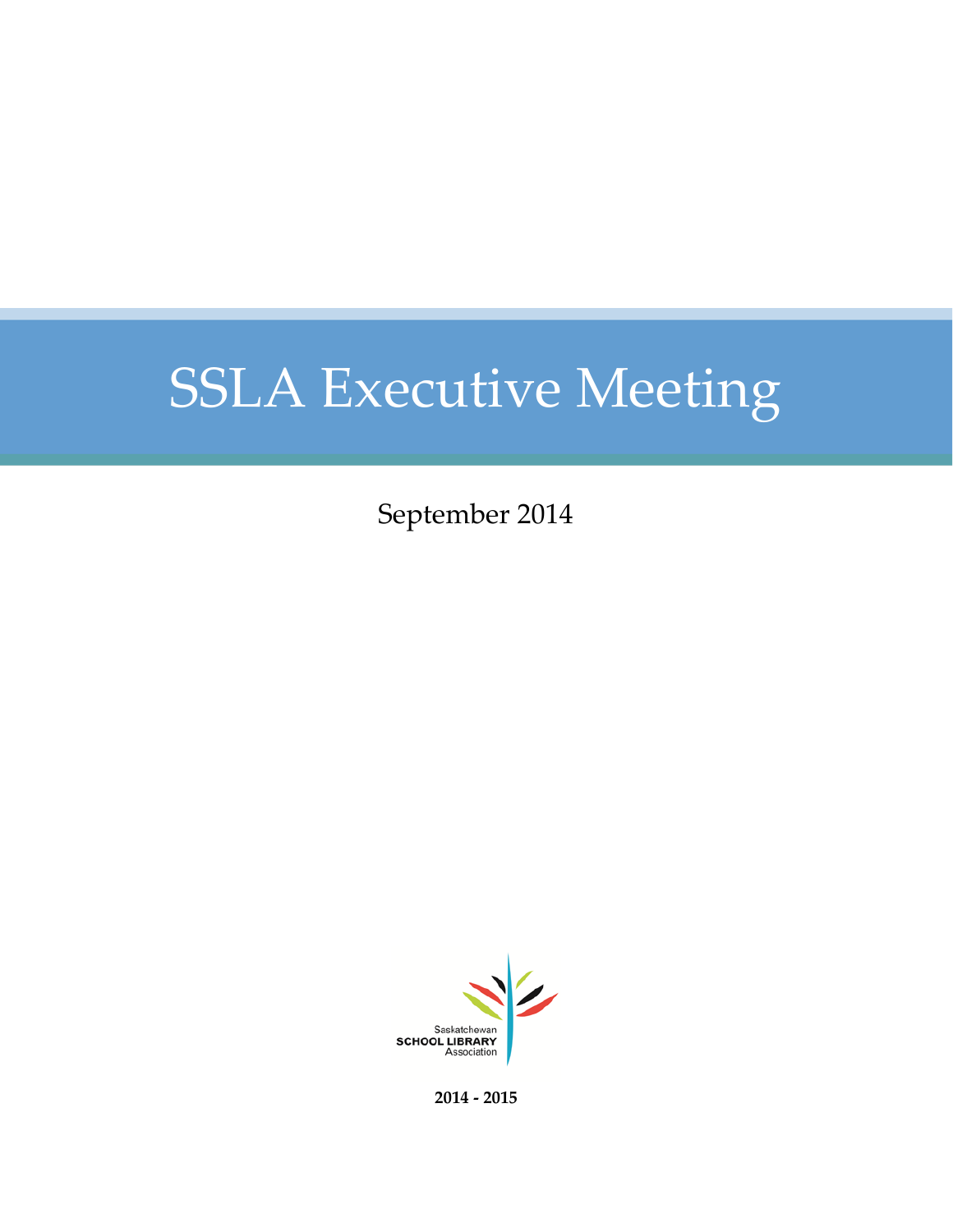

### September 2014

### **Date**

September 19th, 2014 Aroma Lounge; Radisson Hotel 7:00 p.m.  $-9:00$  p.m.

### **Call to Order**

The meeting of the Saskatchewan School Library Association was called to order at 7:10 on September 19, 2014 by Carlene Walter

**Present:** Carlene, Jana, Dawn, Carla, Gaetan, Chantelle, Charlotte, Rachel, Tracy **Regrets:** Laurie

### **1. Approval of Agenda**

The agenda was unanimously approved as distributed.

### **2. Approval of Minutes**

The minutes of the previous meeting were unanimously approved as distributed.

### **3. Open Issues**

### **3.1. SSLA Executive Roles and Responsibilities Action List.**

\*Ensure reports are submitted to Rachel at least 1 week prior to meeting. Rachel will call for reports two weeks prior to the meeting. Send reports to [rachel.florence37@gmail.com](mailto:rachel.florence37@gmail.com)

\*Submit budgets with reports – you are to manage your own budget.

\*Rachel will archive contractual agreements

\*We are here to support each other – please do not be afraid to ask for help.

### **4. Reports**

**4.1. President**

**Digital Fluency Badges Project**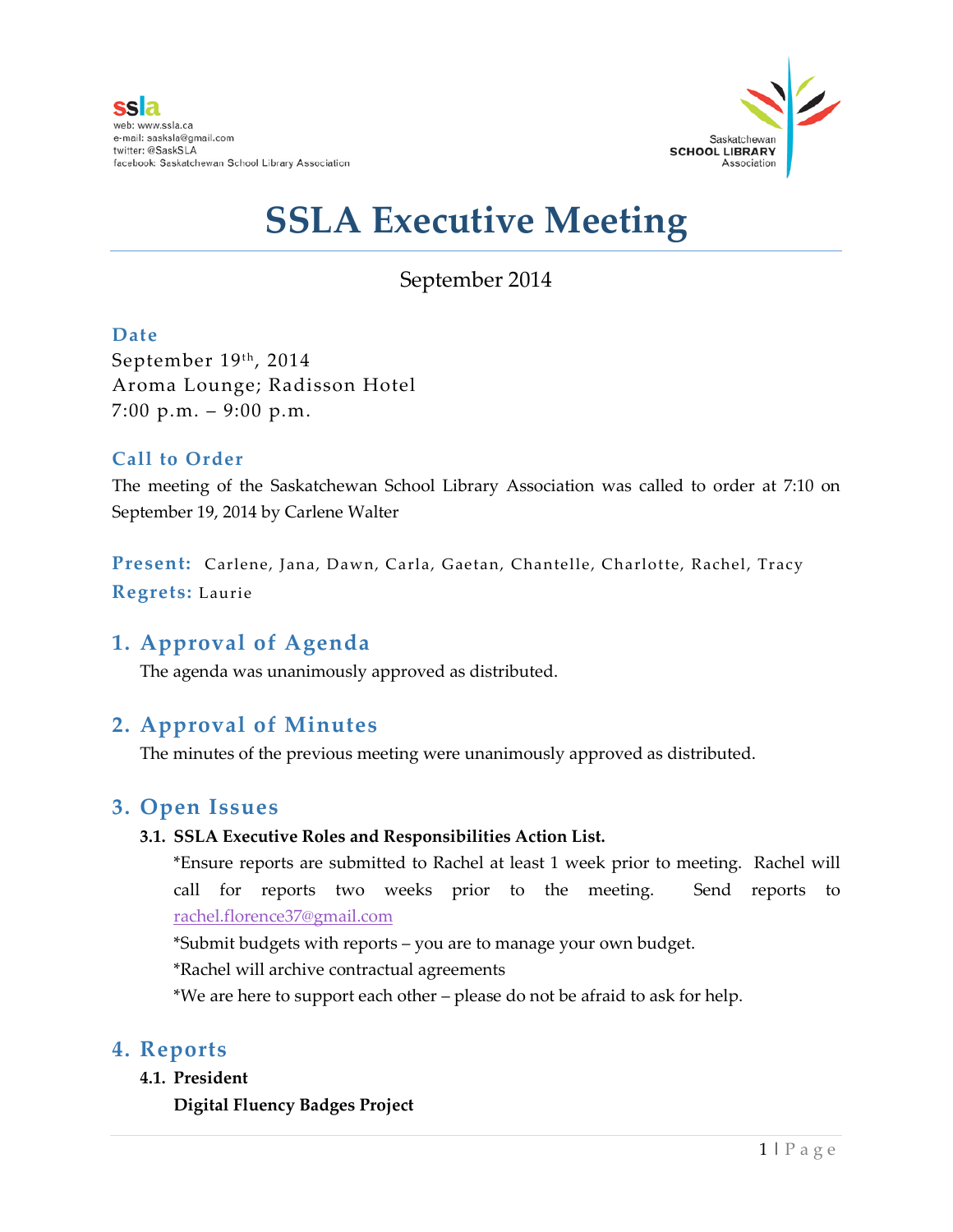

**\***ISTE is interested in a partnership with Digital Fluency Badges project. \*The \$3000.00 grant for digital badging has been spent – can \$ 3000 from chequing be repurposed to complete the second year of the grant

*Carlene MOVES that we use \$3000 from general chequing for expenditures incurred during completion of second year of the digital badging project AMENDMENT: with the understanding that additional monies may be requested. DAWN MORGAN seconded. Discussion - Excellent project, well worth the expenditure Motion passed unanimously*

### A promotional video is needed to promote the digital badges project. The Executive discussed ideas

*ACTION – Executive to send Carlene and Carla any ideas ACTION – Carlene and Carla will complete video for October 22nd debut*

### **BookBytes Social**

Booked Riverside - confirmed October 18th Executive Council Meeting will be 10am - 1:00 p.m. Lunch will be from  $1:00 - 2:00$ Vendors arrive at 1:40 p.m. \*Invitation to help, but may cut into the lunch time. Most executive members seemed willing to help out. Carlene was grateful. BookBytes is from 2:00 p.m. - 4:00 p.m. Brief clean up at 4:00 Vendor tables at BookBytes are now \$180 for Gold Sponsorship and \$175 for Silver Sponsorship Ad has been revamped. The price is \$10 per guest; this includes a wine ticket and appetizers. Refer to the budget for more information This is not just for teacher-librarians – please extend the invitation to everyone **ACTION – Carlene will send poster out to Executive for distribution and comments ACTION – Carlene will get online form set up and ready for registrations, get the website fixed up**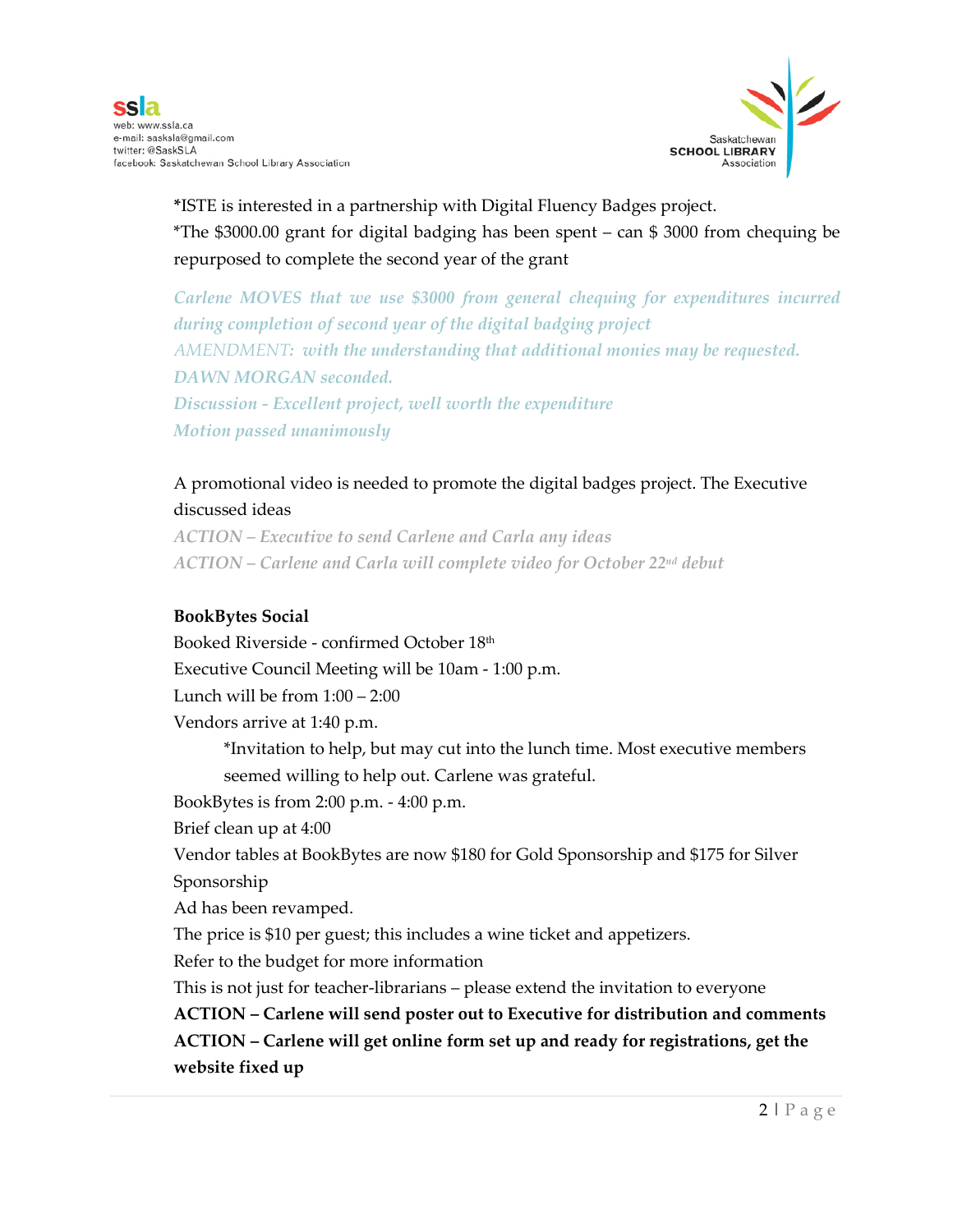

### **Multi-Type Library – Carlene is on the committee**

*Carlene MOVES that we will use money from our general chequing for sub costs to cover Carlene's sub for attending multi-type library meetings. SECONDED by Charlotte Discussion - gives us a nice voice on that committee Carried*

#### **Web Site**

The Google Analytics indicate that our audience has grown from the year before

#### **4.2 President Elect**

Charlotte talked to Judy Nicholson. She highlights Judy would like to strengthen the focus of school libraries within SLA. School libraries are underrepresented. Charlotte will sit on some of their committees. Judy is hoping to revitalize the network list and have SLA pick up Networking Meetings on behalf of school libraries.

Rob Lehne is our STF liaison.

#### **4.3 Treasurer/Membership**

There were 6 new members in August due to advertising during the STF short courses. Further STF Summer Short Courses will be facilitated at the STF rather than Saskatoon Public Schools due to temperature and WiFi concerns.

Please see attached report and report for financial statements.

### **4.4 Publication Councillor**

See attached report

Chantelle has two articles in mind. It sounds like a *VERY* interesting issue!

*The Medium* will undergo a revamp to include web tools, multimedia, Jana and Chantelle will flesh out ideas. Remaining constant are three issues per year with staggered publications and blogging (with increased frequency).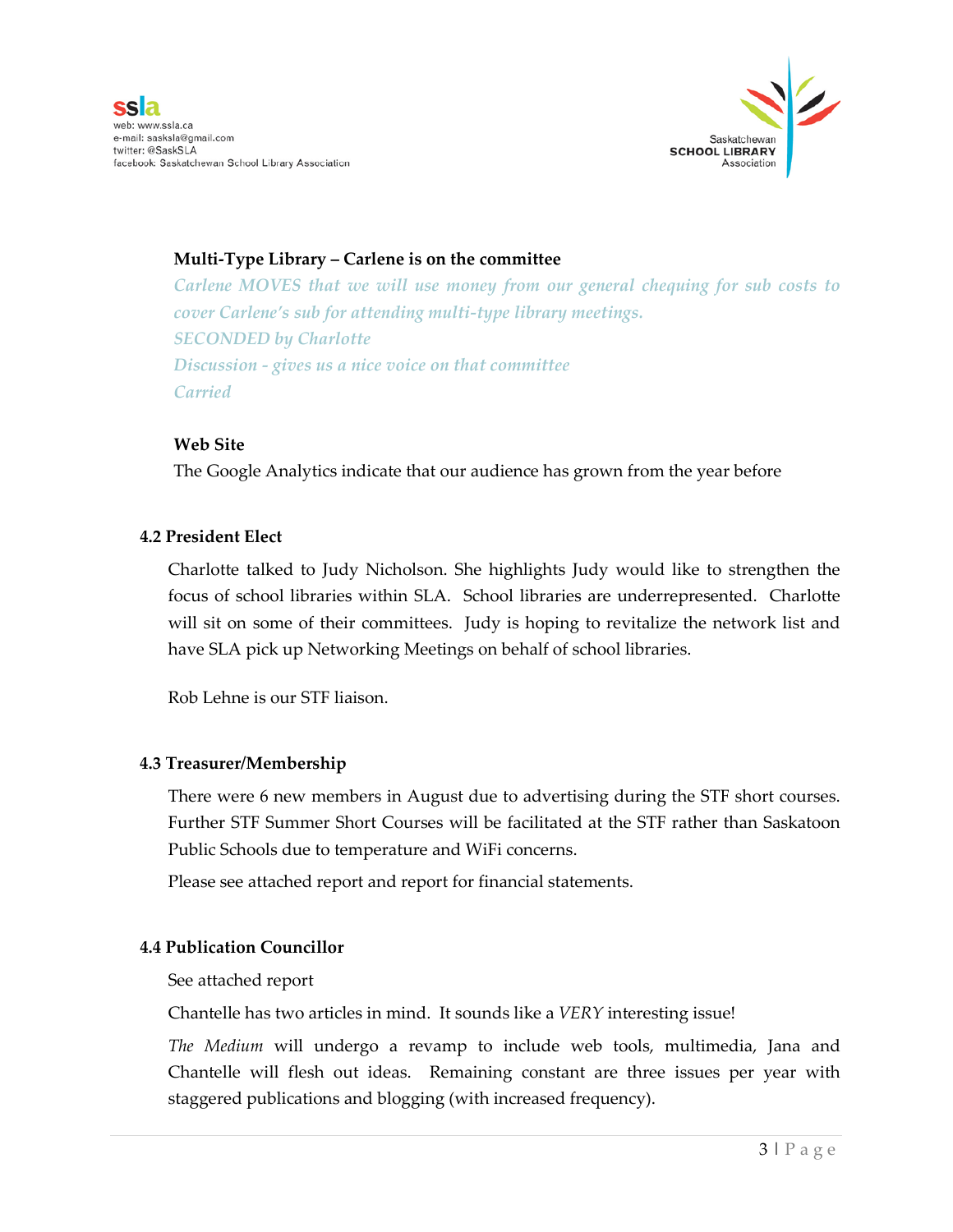

### **4.5 Professional Learning Councilors**

#### **Learning Events**

Tracy is hoping to speak with David Lankes – the emails have been bounced back

Shannon, Sylvia and Naomi are confirmed. We are looking for a more leadership oriented presentation.

### See attached report for further information.

*ACTION: The executive will wordsmith Naomi's information sheet.* 

*ACTION – Tracy will send presentation information for Executive to view and provide feedback by Monday.* 

*ACTION - Carlene will contact ADAM BELLOW to firm up a date for conference*

### **Conference**

### Discussion of the proposed date and conflict the Daily 5 presentation.

*ACTION Gaetan will make the ad and ask for help if he needs it.*

### **4.6 Communication Councillor**

No report at this time

### **4.7 Special Projects Councillor**

### Digital Fluency Badges

Each tool or task features a screencast or how to video. The required steps feature an investigation of the too, then trying it with class or colleagues, and then write about out. The badge is earned for the fluency (four tools of the same fluency) and for individual tool. Tools will be added.

Cost:

- Free for members
- 10\$ non members
- 100\$ Institutional includes one free institutional membership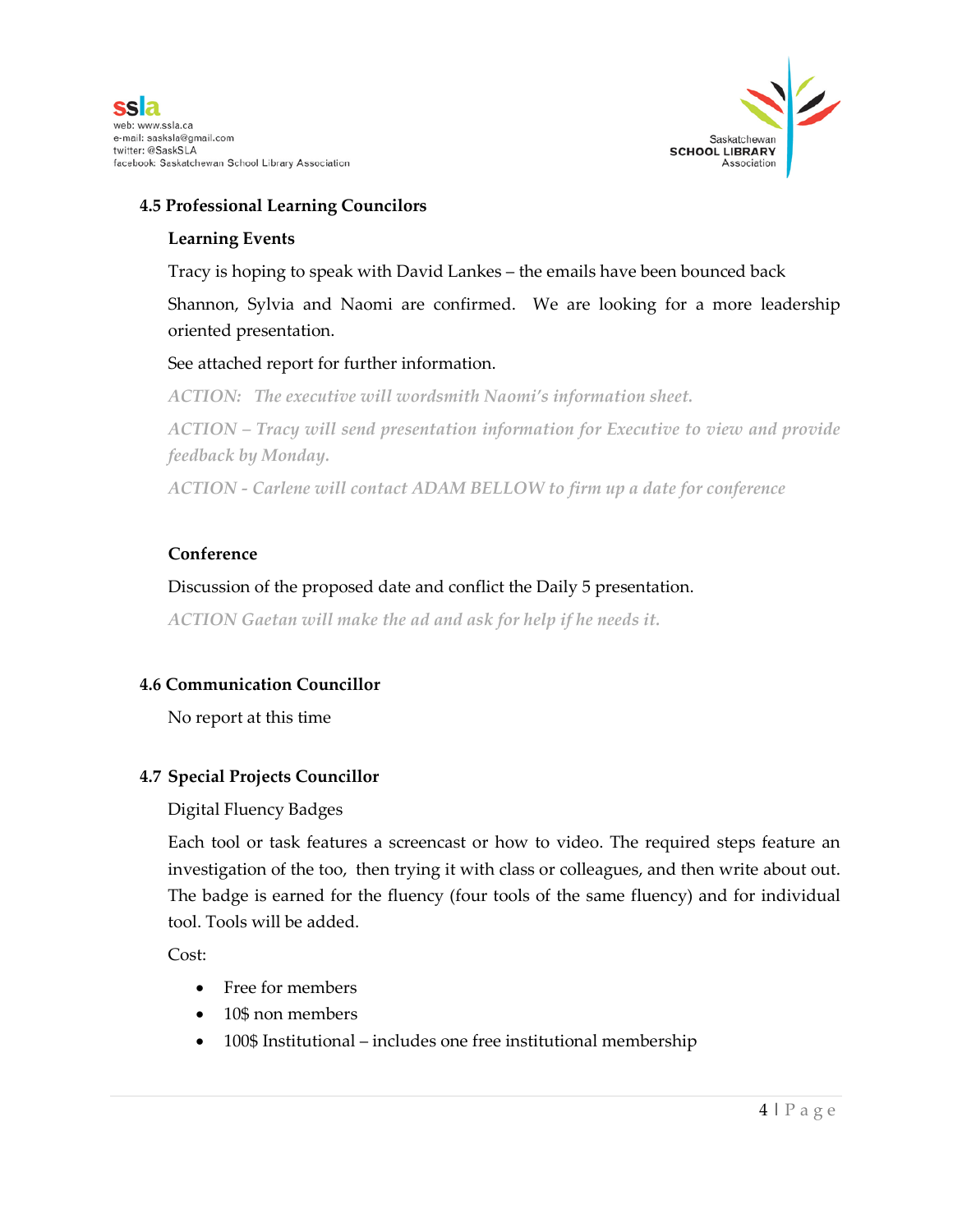

*ACTION Carlene will contact Chinook School Division ACTION Carlene must send Carla all the password information and files*

#### **4.8 Secretary/Archivist**

#### Information items are attached to report

*ACTION Charlotte will order the cards ACTION Carlene will get the banner from Laurie to send to Beginning Teachers' Conference*

#### **4.9 Past- President**

No report.

### **5. New Business**

#### **5.1. Welcome to New Members**

Rachel Florence – Secretary/Archivist (Happy to be here) Jana Scott Lindsay – Publications Councillor Gaétan Hammond – Professional Development Councillor

#### **5.2. Contact List**

*ACTION Carlene will fix Jana's address and change Carla's number from 206 to 306*

These changes will be made and go behind the veil

#### **5.3. SSLA Calendar**

Changes will be placed behind the veil.

#### **5.3.1.BookBytes**

See President's Report

#### **5.3.2.Digital Fluency Badging Début** Débuts October 22nd

#### **5.3.3.Learning Events**

ACTION Laurie to send promotional email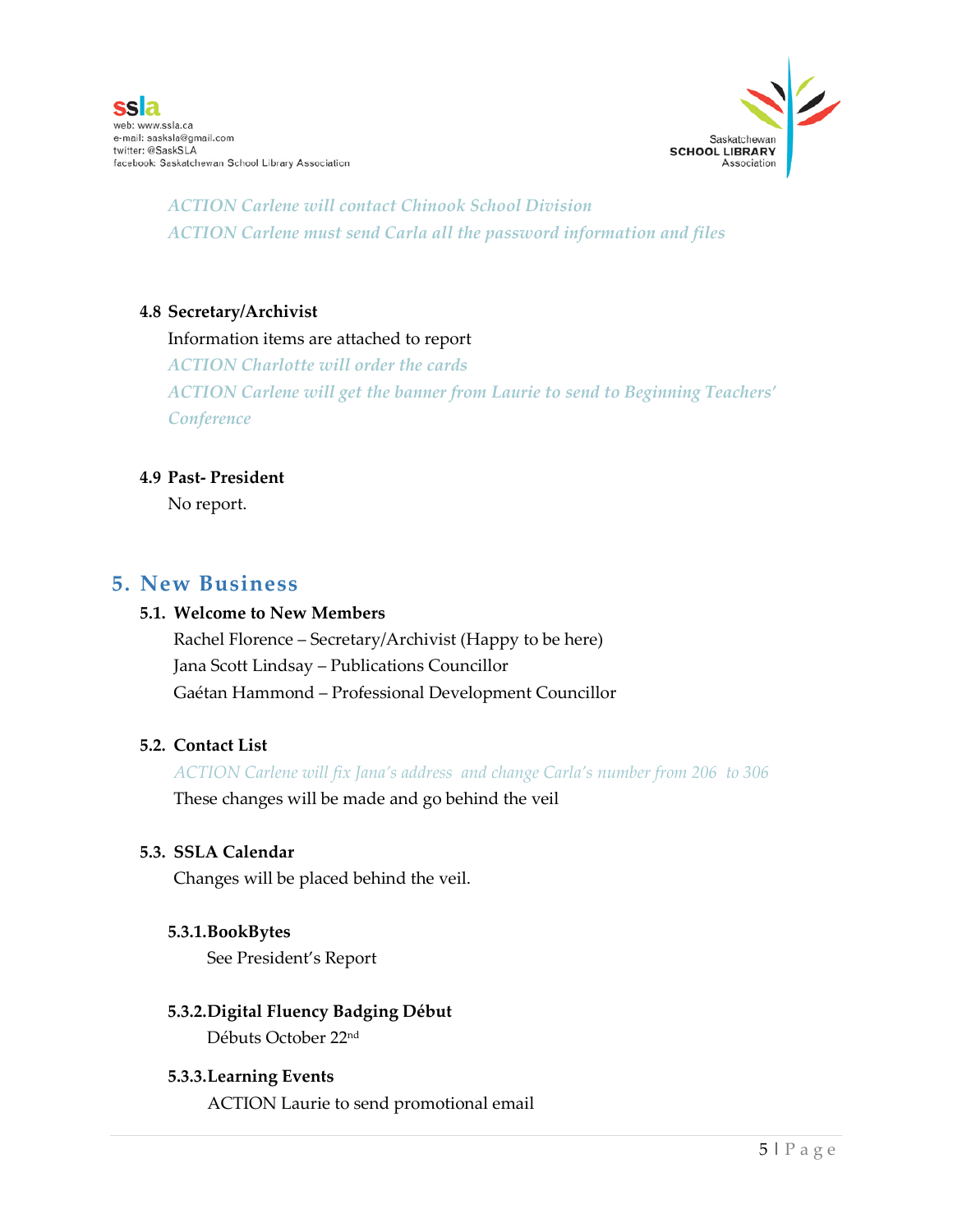

#### 5.3.4.**Conference**

The conference date will change due to the Daily Five conference. The Executive dinner remains the night before the conference.

### **5.4. Website Password**

The USERNAME and PASSWORD were provided *ACTION Tracy is to check who has the picture of the current Executive*

#### **5.5. Budget**

See attached or view behind the veil.

#### **5.6. Constitution Review**

Constitution was passed by members.

Constitutional changes must be approved by STF Executive Council

Worthy change was "Must be current or former STF member to sit on ad hoc committees or Executive". Used to state only current STF member.

### **5.7. Liaison for Each School Division**

See list behind veil. The list is used to distribute information to all school divisions.

### **5.8. Revisioning of** *The Medium*

**5.8.1.Video** Chantelle, Jana, and Carlene will discuss

### **5.9. Saskatchewan Library Week**

*ACTION Charlotte will investigate and send information to Laurie to post on Association's social media sites.*

### **5.10. STF Summer Short Courses**

Big thanks to attendees, and presenters. Very POSITIVE feedback. High percent of other short courses were cancelled

#### **5.11. Picture of 2014-2015 Executive**

**ACTION Tracy will check her camera for picture**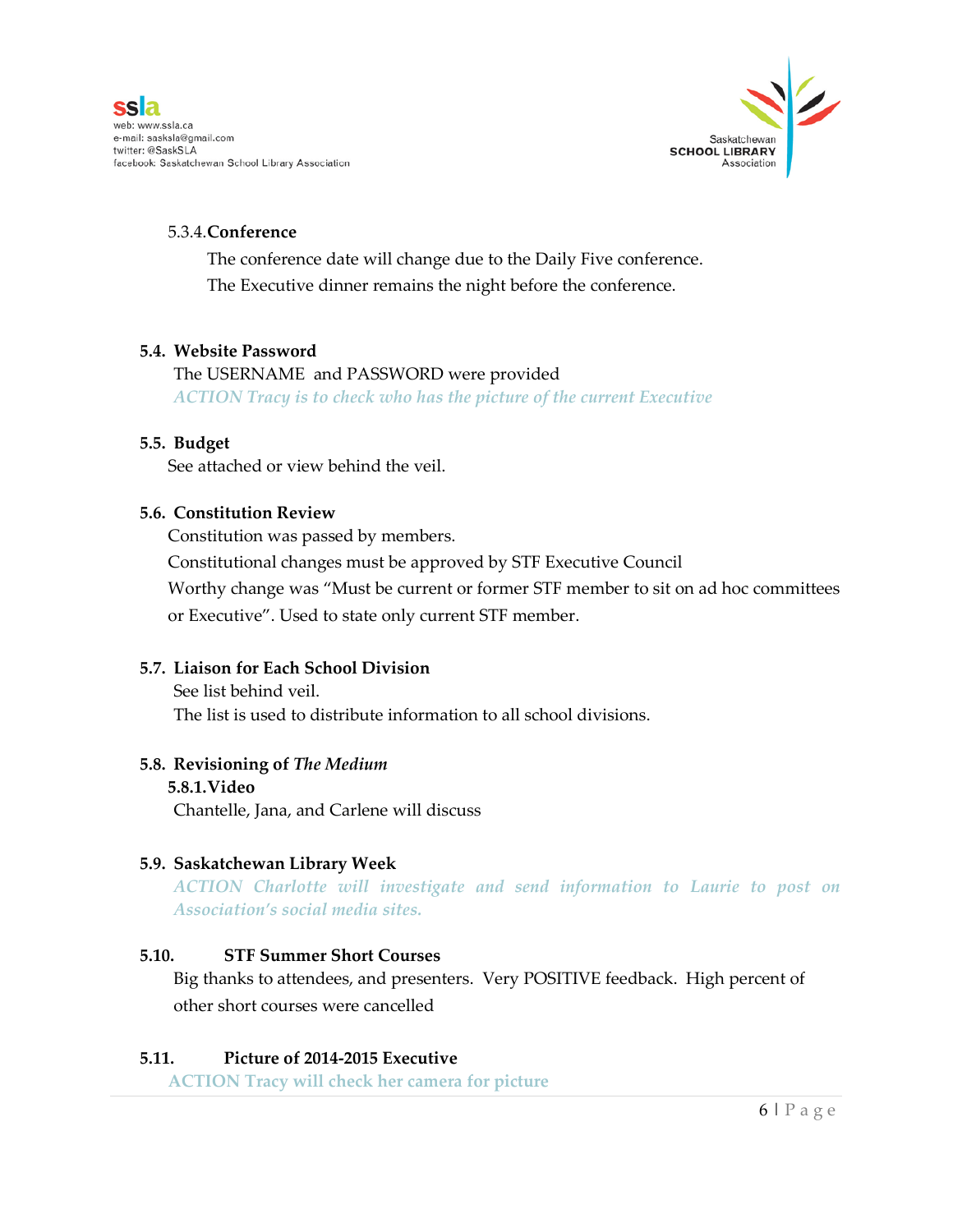

*ACTION Carlene will check with Joanne and Laurie*

#### **5.12. Correspondence**

- 5.12.1. STF Liaison
- 5.12.2. Grant Monies
- 5.12.3. Canada's Anti-Spam Legislation as it Relates to the Federation and Affiliates
- 5.12.4. Chinook School Division and Digital Fluency Badging
- 5.12.5. Travelodge
- 5.12.6. STF Summer Short Course Participant Request *ACTION Carlene will respond*

### **6. Job-Alike Discussions**

#### 6.1**. Review of Executive Duties and Responsibilities**

#### **6.1.1. Apprenticeship Conversation**

| <b>First Round</b>          | Task                                        |
|-----------------------------|---------------------------------------------|
| <b>Carlene and Carla</b>    | Promotion of Digital Fluency Badging        |
| <b>Tracy and Gaetan</b>     | Promotion of Learning Events and Conference |
|                             | Conference Committee                        |
| Chantelle and Jana          | Revisioning of The Medium                   |
|                             | Determining themes                          |
| <b>Rachel and Charlotte</b> | <b>Secretary Duties</b>                     |
|                             | Legacy Project                              |
| Dawn                        | Database of Members                         |

### **Adjournment:**

Meeting was adjourned at 10:01 by Rachel Florence. The next general meeting will be at 10:00 on October 18<sup>th</sup> at Riverside Country Club. Following the meeting, will be the BookBytes Social from 2:00 p.m. – 4:00 p.m.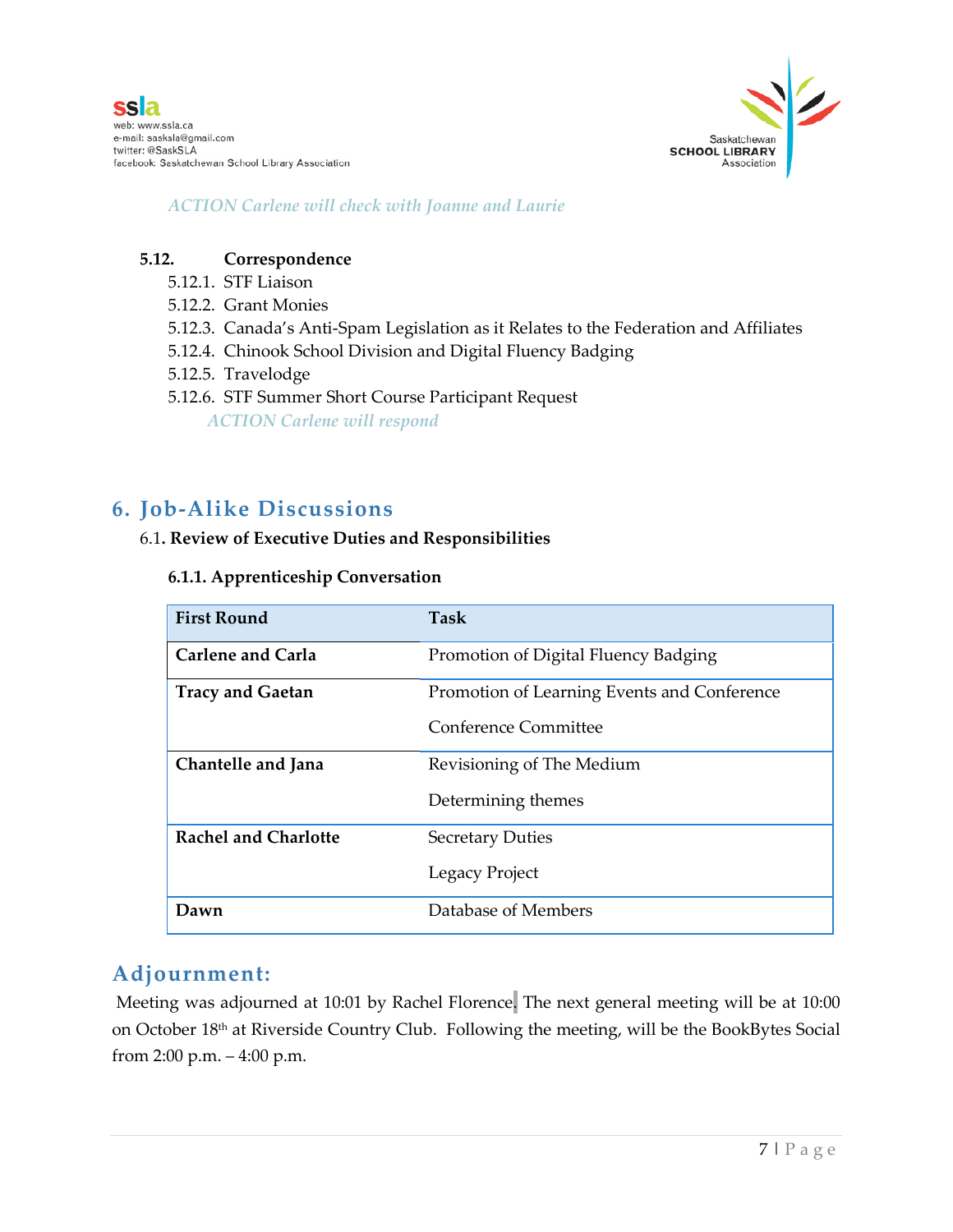

## Minutes submitted by: Rachel Florence

Approved by: Carlene Walter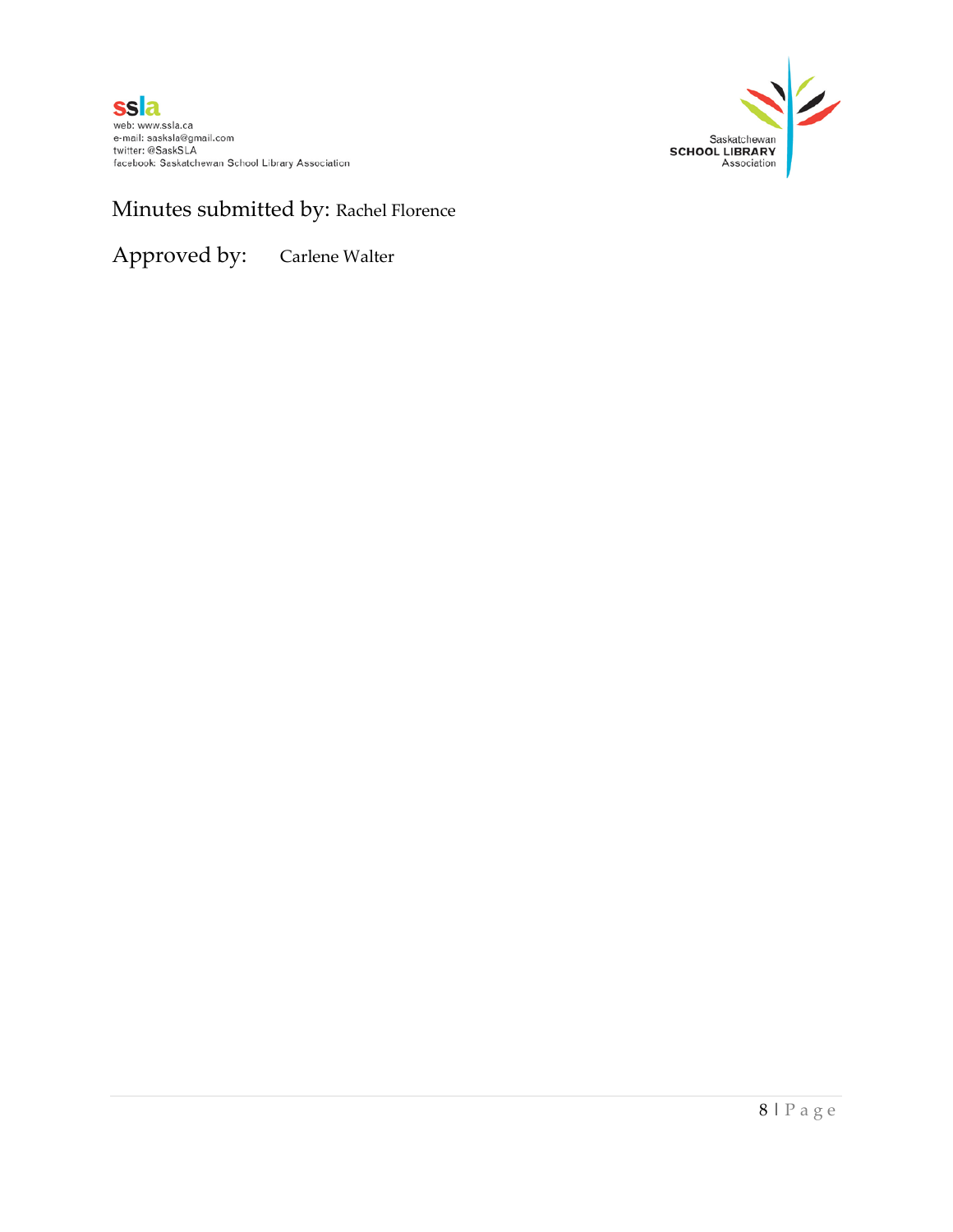

## September 2014

## **SSLA Executive Action List**

| $\Delta$ | <b>ACTION</b>                                                                                                                                                                           | WHO <b>W</b>                                        | <b>COMMENTS</b> |
|----------|-----------------------------------------------------------------------------------------------------------------------------------------------------------------------------------------|-----------------------------------------------------|-----------------|
|          | Update financial statements for SSLA chequing, SSLA<br>Conference, Learning Events, Digital Fluency Badging, and<br>The Medium prior to each subsequent meeting. Submit with<br>report. | Dawn, Tracy,<br>Carla, Chantelle,<br>Jana, & Gaetan |                 |
|          | The Professional Learning Councillors will send the<br>conference and learning events speakers' contracts to<br>Secretary/Archivist.                                                    | Tracy and Carla                                     |                 |
|          | Treasurer will complete 2014-2015 Year End Review                                                                                                                                       | Dawn                                                |                 |
|          | Support new members and be cognizant of stresses and<br>challenges.                                                                                                                     | Executive                                           | ONGOING         |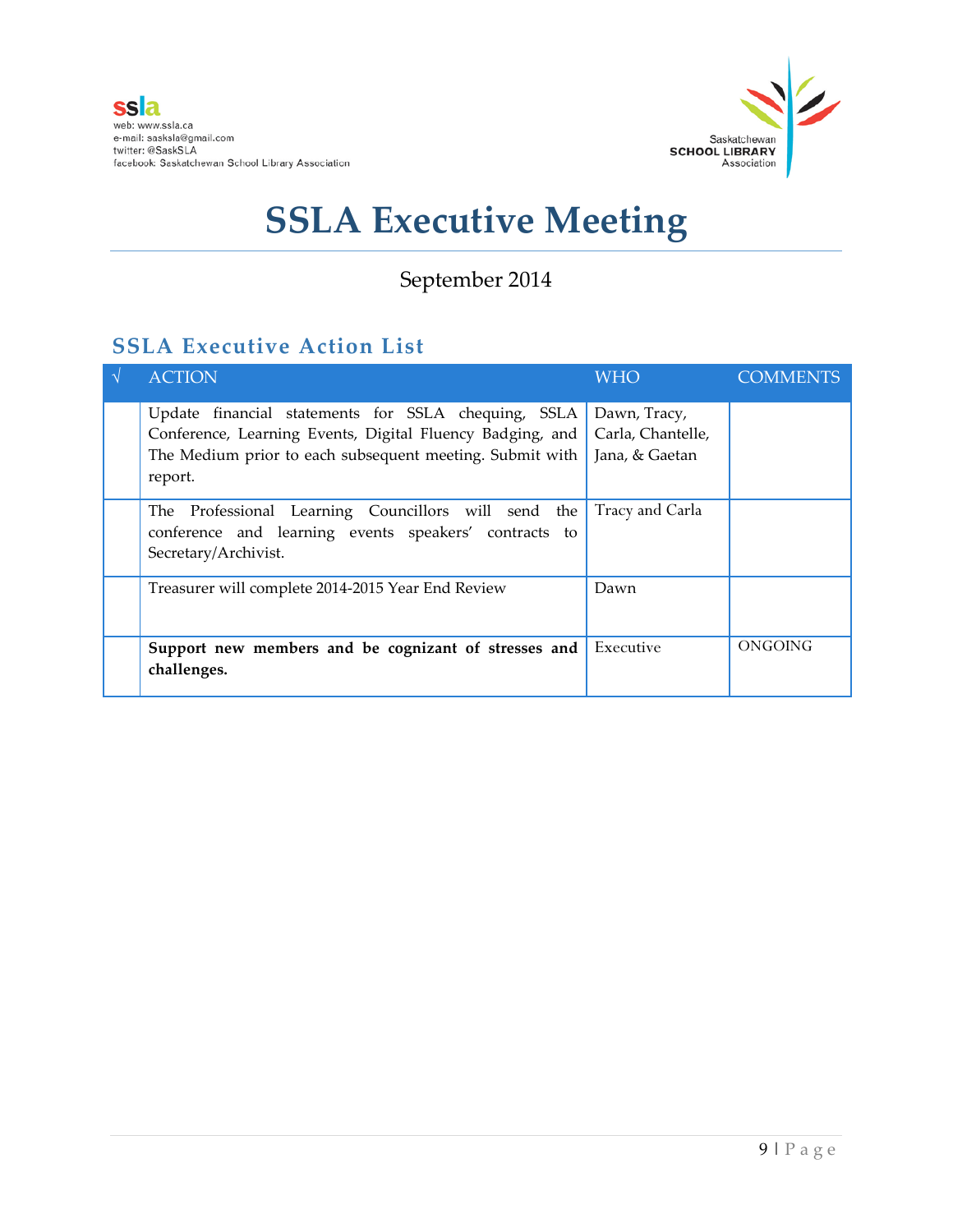

### September 2014

## **President's Report**

### **INFORMATION ITEMS**

- **1.** Met with STF liaison to review constitution.
- **2.** Worked on the Digital Fluency Badging web site.
- 3. Submitted annual documents to the STF.

### **ACTION ITEMS**

- 1. Approval of budget for remaining grant funds.
- 2. Promotional ideas for unveiling of Digital Fluency Badging
- 3. Multi-type Library sub coverage request
- 4. Finalize planning for BookBytes Social

**Report submitted by:** Carlene Walter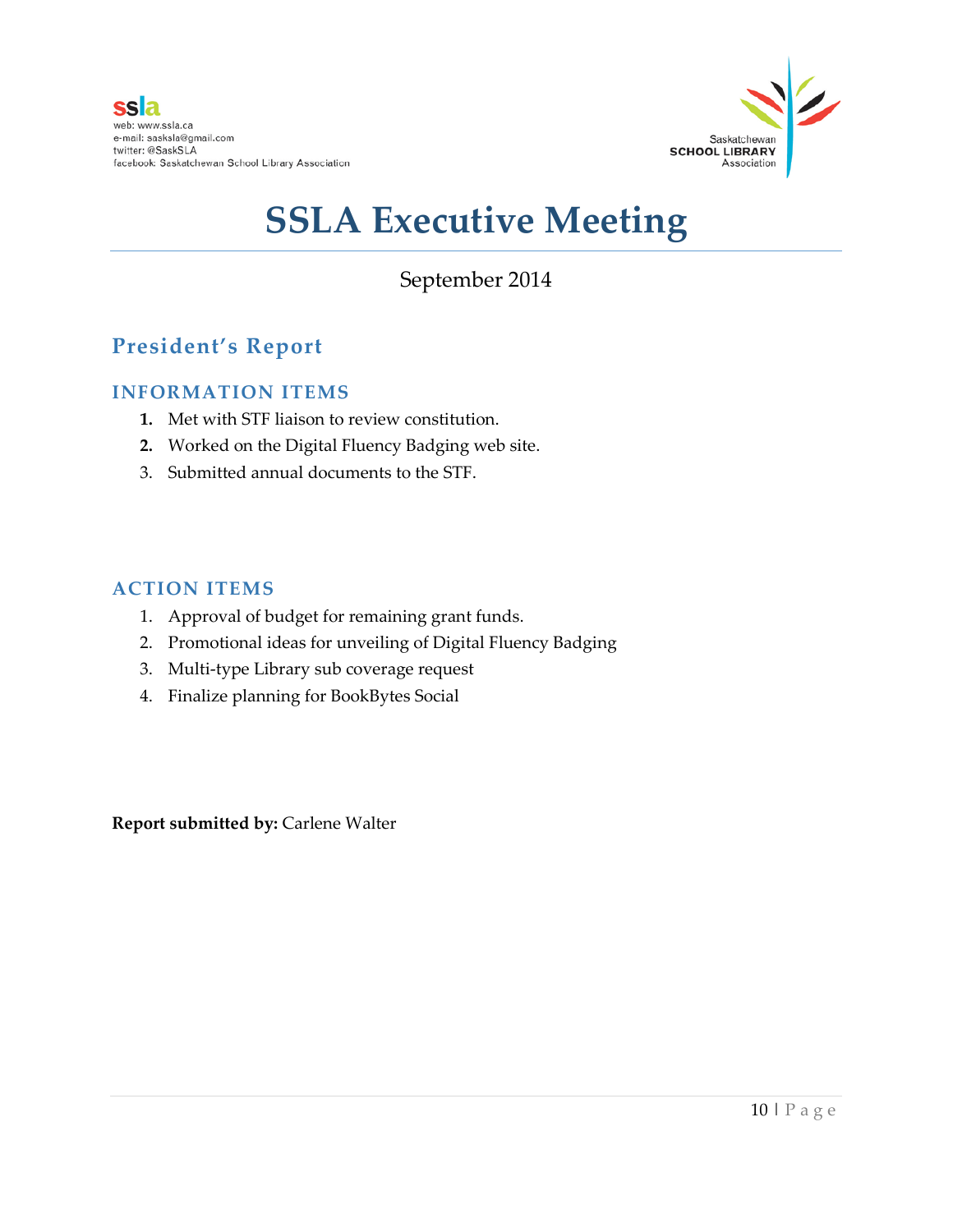

September 2014

## **Google Analytics Data**

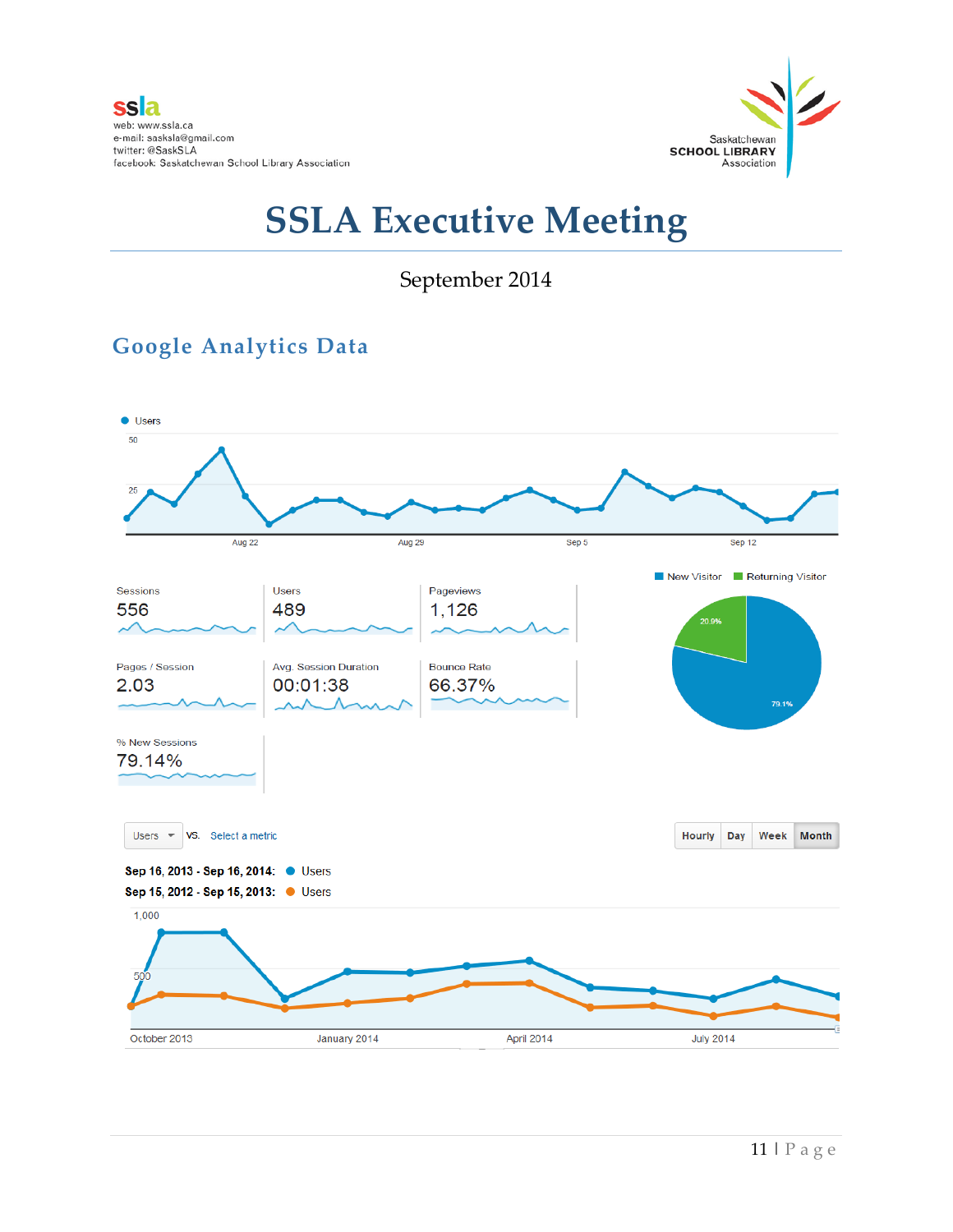

## September 2014

## **President Elect's Report**

### **INFORMATION ITEMS**

1. Reports from SSLA liaisons were requested and sent correspondence is posted in the New Business section of the agenda.

### **ACTION ITEMS**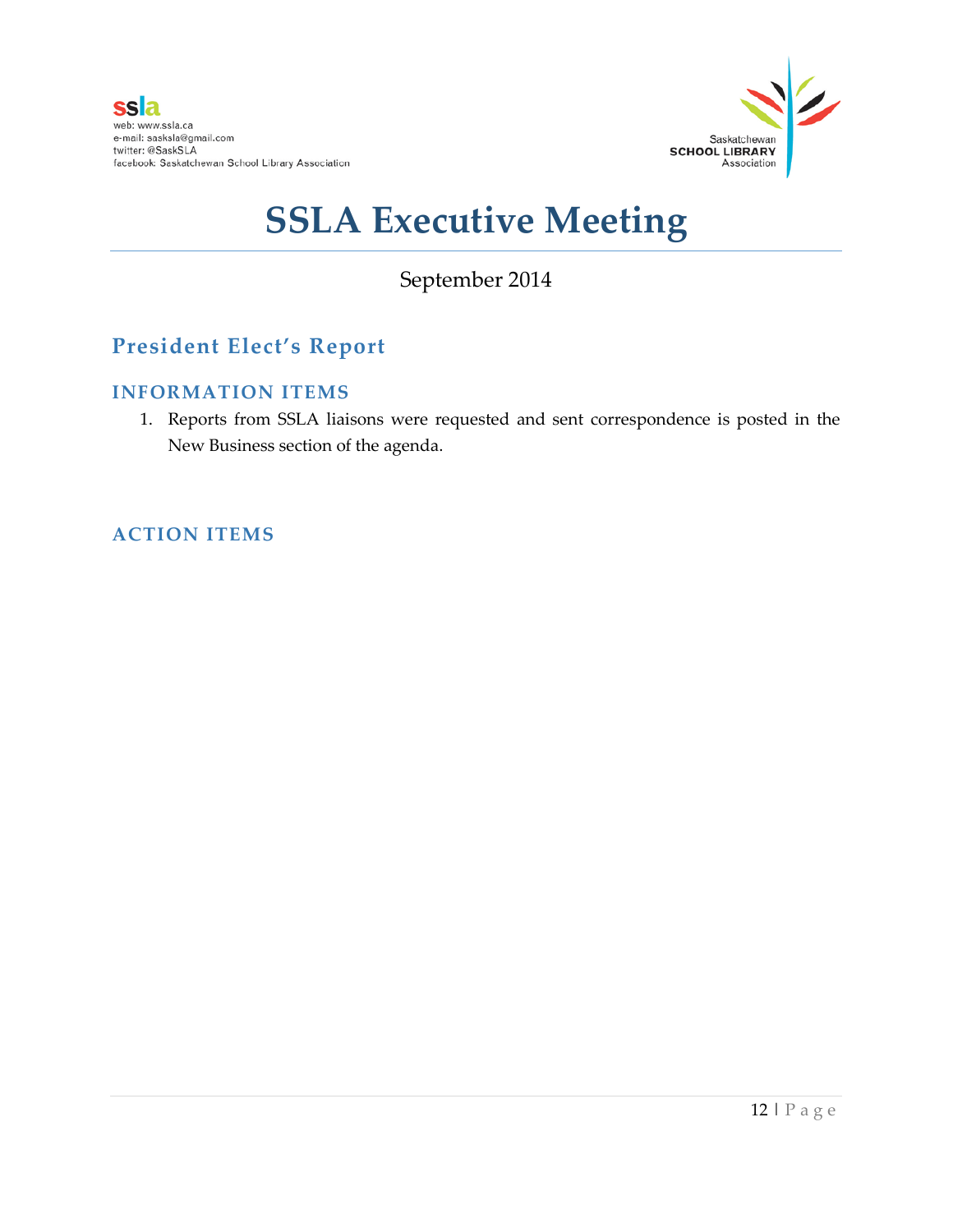

### September 2014

## **Treasurer/Membership's Report**

### **INFORMATION ITEMS**

- 1. Financial Statement
	- Membership is 122 members; 6 new as of August
	- Bank balance as of August 31st : \$23 032.70
	- Term deposits value as of August 31<sup>st</sup>: \$11 793.41 Term Deposit matured July 3/2014 and was renewed with a 29 month term at 1.9%

### **ACTION ITEMS**

1. The audit will be conducted soon.

**Report submitted by: Dawn Morgan**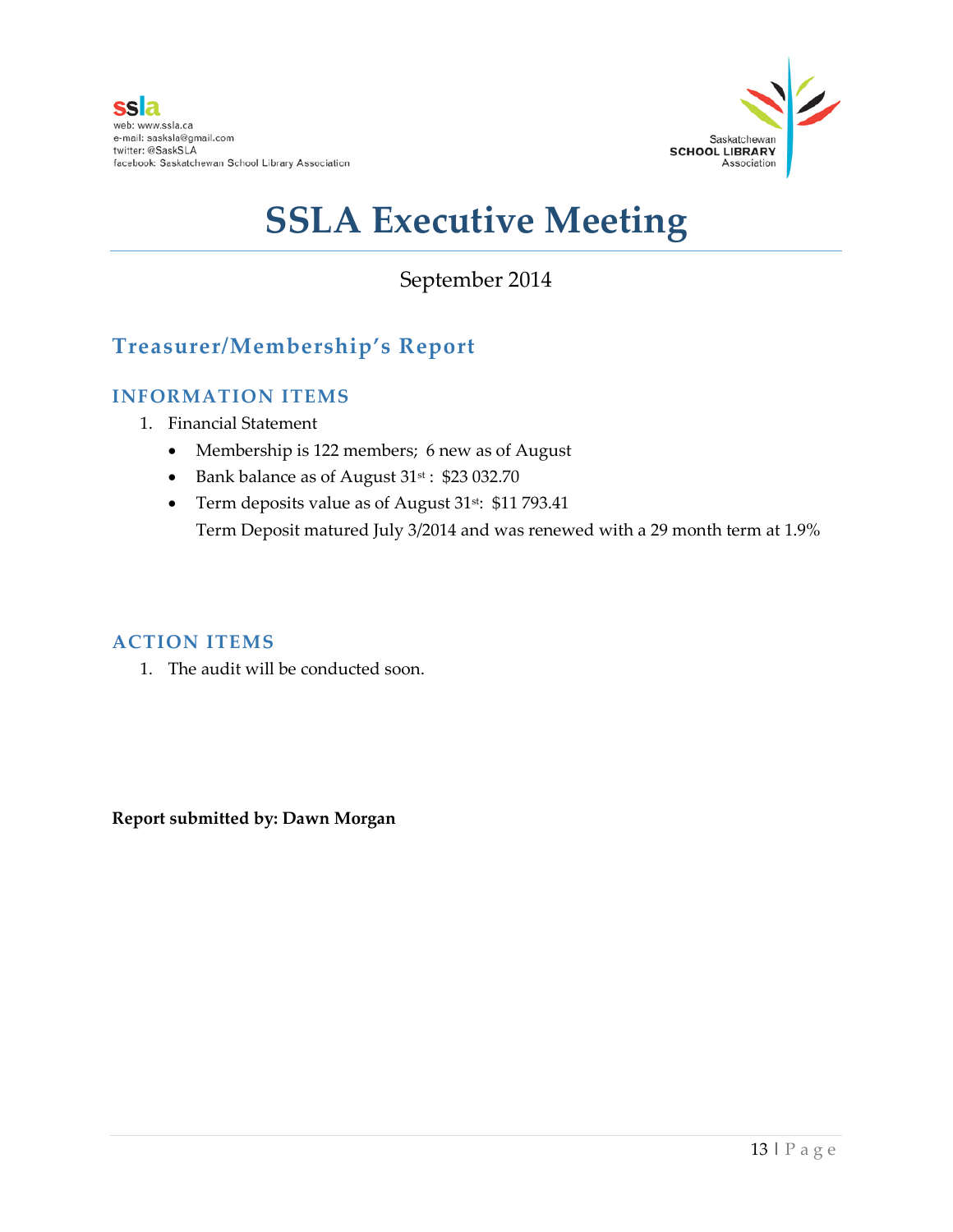

September 2014

## **SSLA Financial Report – Banking Summary – Jan. – Sept. 17**

| <b>Income</b>                         |     |           |
|---------------------------------------|-----|-----------|
| <b>Access Copyright</b>               |     | 881.78    |
| <b>Book Bytes Income</b>              |     | 459.52    |
| <b>Conference</b>                     |     | 13,818.28 |
| <b>Digital Badging Income</b>         |     | 3,000.00  |
| <b>Inquiry Project Income</b>         |     | 1,000.00  |
| <b>Interest</b>                       |     | 9.47      |
| <b>Learning Event</b>                 |     | 331.69    |
| Membership                            |     | 2,405.69  |
| <b>Sales</b>                          |     | 41.00     |
| <b>Total Income</b>                   | \$  | 21,947.43 |
| <b>Gross Profit</b>                   | \$  | 21,947.43 |
| <b>Expenses</b>                       |     |           |
| <b>AGM Awards and Bursary</b>         |     | 852.64    |
| <b>Bank charges</b>                   |     | 50.20     |
| <b>Book Bytes</b>                     |     | $-8.00$   |
| <b>Conference Expenses 2014</b>       |     | 9,207.59  |
| <b>Digital Badging</b>                |     | 2,929.86  |
| <b>Executive Meetings</b>             |     | 1,530.04  |
| <b>Executive Travel</b>               |     | 2,293.57  |
| Gifts                                 |     | 288.98    |
| <b>Inquiry Project</b>                |     | 458.14    |
| <b>Learning Event Expenses</b>        |     | 1,135.37  |
| Office expenses                       |     | 3.50      |
| PD Opportunity - Third Year Executive |     | 1,000.00  |
| Postage                               |     | 57.05     |
| <b>President Elect PD Opportunity</b> |     | 2,900.00  |
| <b>Publications</b>                   |     | 450.00    |
| <b>Wufoo Online Survey Maker</b>      |     | 179.70    |
| <b>Total Expenses</b>                 | \$  | 23,328.64 |
| <b>Other Expenses</b>                 |     |           |
| <b>Miscellaneous</b>                  |     | 218.90    |
| <b>Total Other Expenses</b>           | \$  | 218.90    |
| <b>Profit</b>                         | -\$ | 1,600.11  |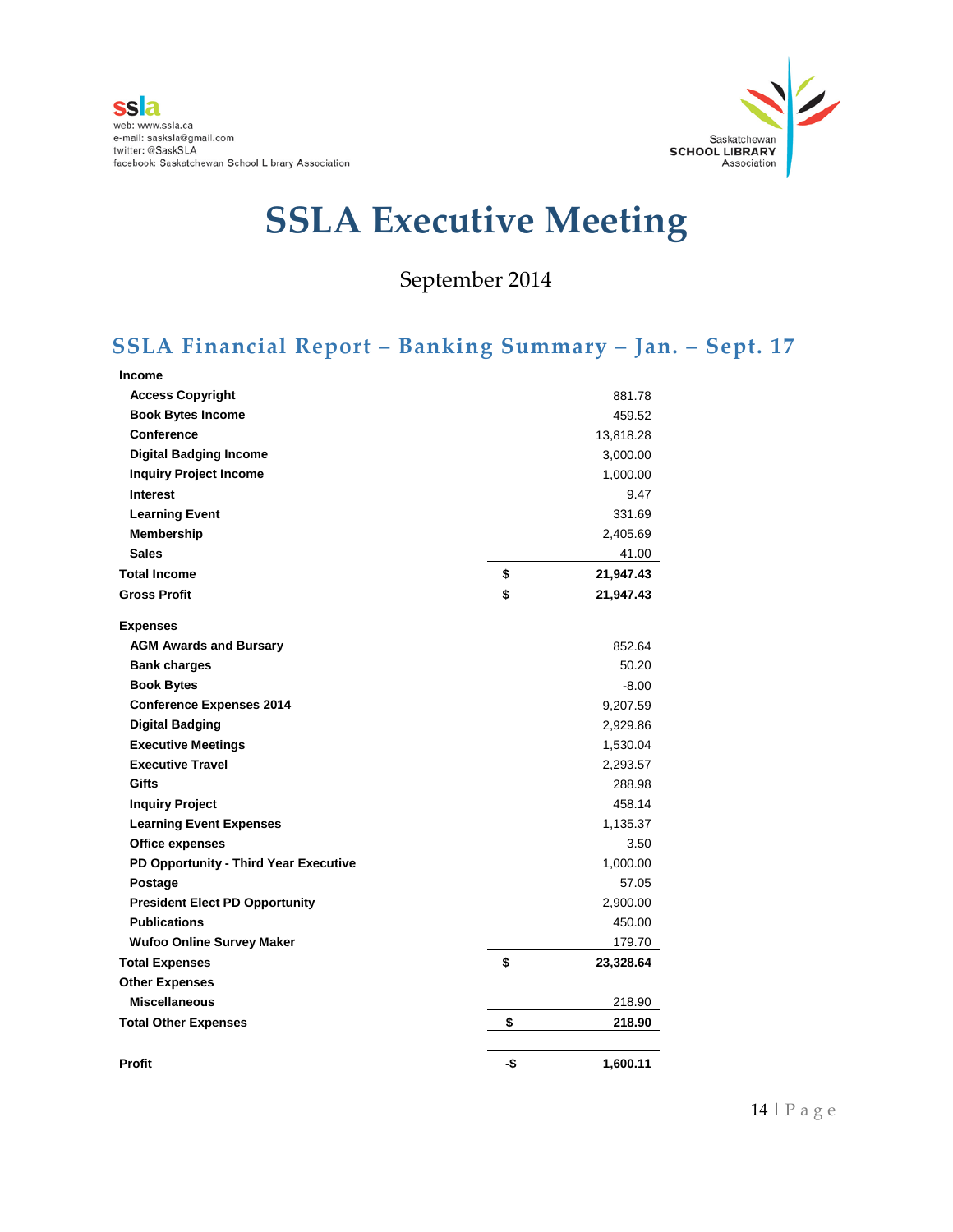

September 2014

## **SSLA Financial Report – Budgetary Statement**

Note: Budgetary Statement will be included once the budget has been approved by Executive Council. Please view attached proposed budget.

| <b>Saskatchewan School Library Association</b> |              |  |  |  |
|------------------------------------------------|--------------|--|--|--|
| <b>Profit and Loss</b>                         |              |  |  |  |
| August 16 - September 17, 2014                 |              |  |  |  |
|                                                | <b>Total</b> |  |  |  |
| Income                                         |              |  |  |  |
| Interest                                       | 1.00         |  |  |  |
| <b>Total Income</b>                            | \$<br>1.00   |  |  |  |
| <b>Gross Profit</b>                            | \$<br>1.00   |  |  |  |
| <b>Expenses</b>                                |              |  |  |  |
| <b>Total Expenses</b>                          |              |  |  |  |
| <b>Profit</b>                                  | 1.00         |  |  |  |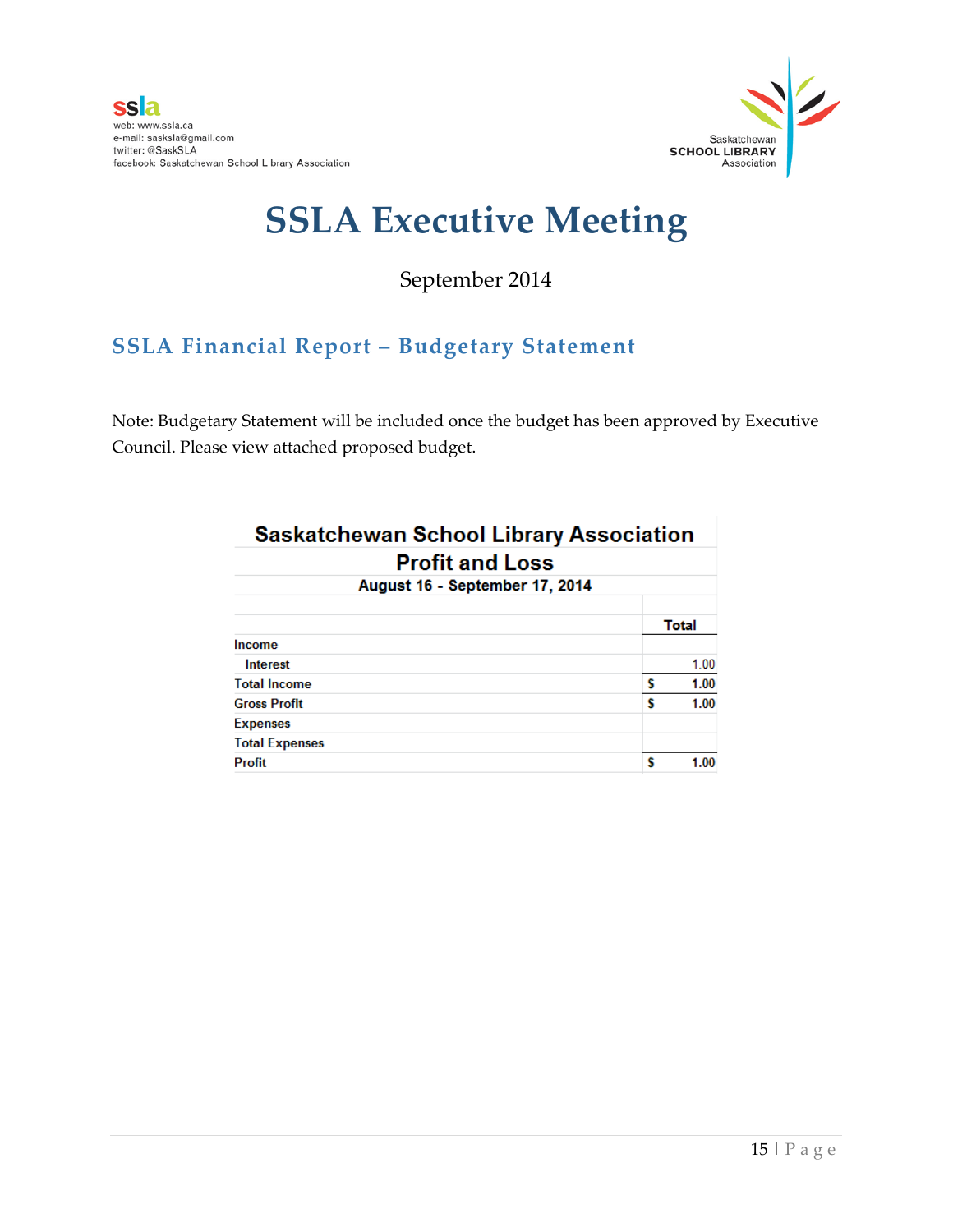

## September 2014

## **Publication Councillors' Report**

### **INFORMATION ITEMS**

- 1. Fall issue of *The Medium* has two article ideas:
	- a. Carlene and Tracy can write an article for the Medium on their trip to ISTE.
	- b. Tracy agreed to write an article on her library (if it is ready)
- 2. If anyone has any ideas or anything to share in an article let me know.
- 3. The blog needs to have a lot more attention this year. We should have a post every couple weeks so that at least once or twice a month we have some new ideas shared on our blog.

### **ACTION ITEMS**

- 1. Contact authors and commission one more article. Send out publication contracts and hand those to the secretary archivist.
- 2. Write post for blog

**Report Submitted by Chantelle Anderson**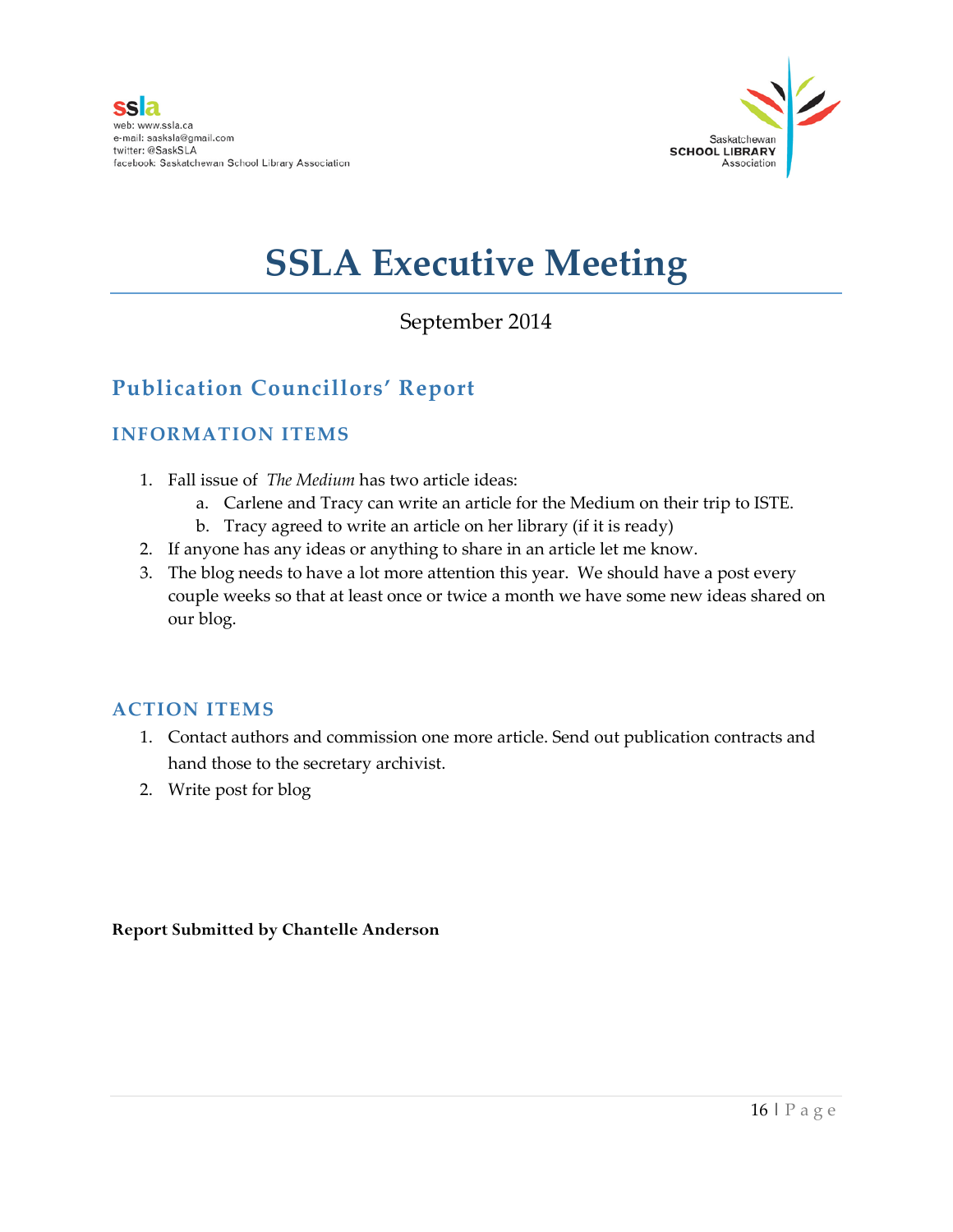

September 2014

## **Professional Learning Councillors' Report – Learning Events**

### **INFORMATION ITEMS**

- 1. The dates and details of the Learning Events for 2014-2015 are appended.
- 2. Follow up contact and requests for bios, descriptions and one outstanding contract sent to presenters.
- 3. Gathered and prepared information to be sent to members and possible participants.

### **ACTION ITEMS**

- 1. Final wordsmithing on Naomi's session needed.
- 2. Contract from David Lankes needed. (He has not responded to me contact.)
- 3. Need to get advertising out to non-members.

**Report submitted by:Tracy Woodward**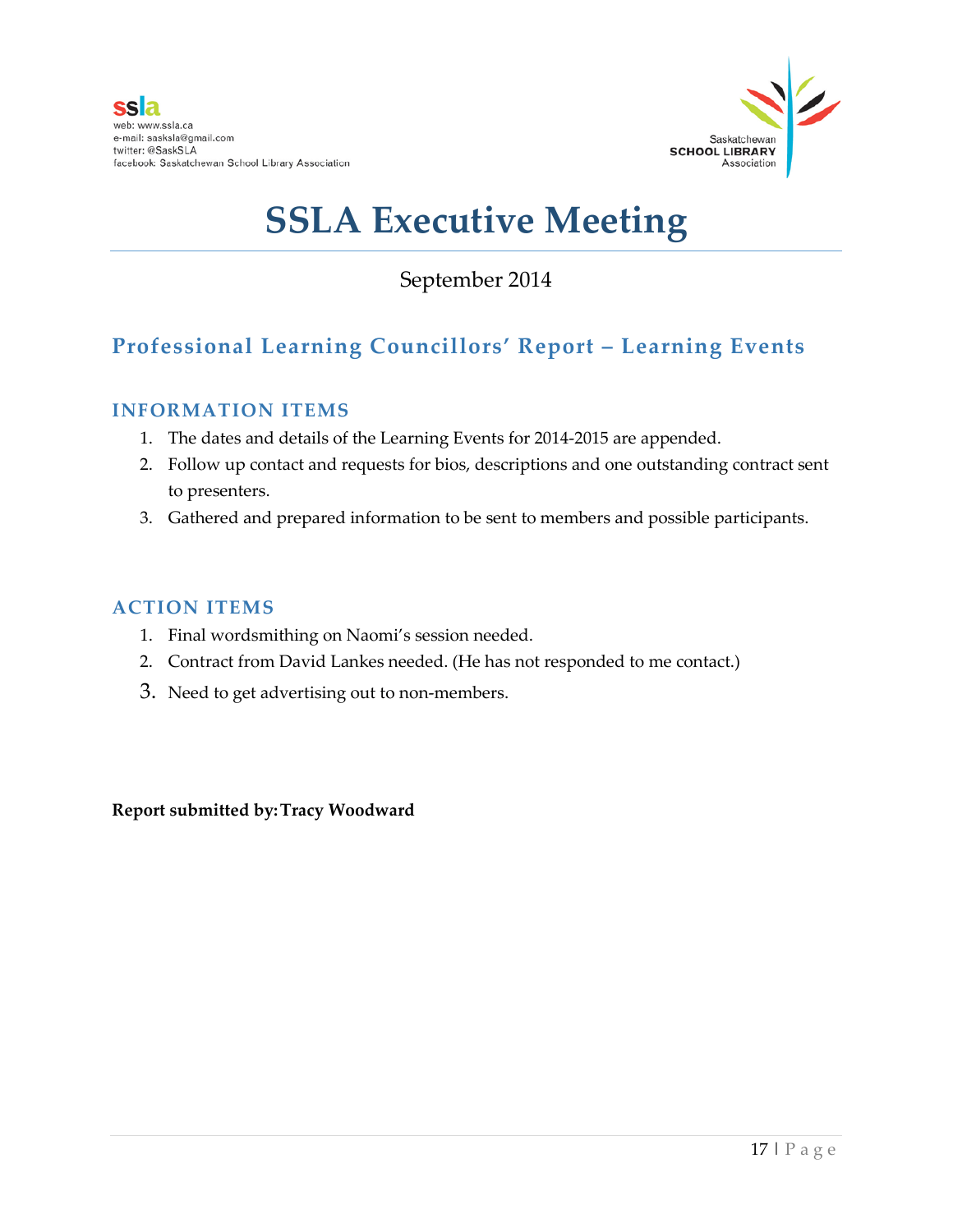

### **Professional Learning Councillors' Report – Learning Events**

### **Learning Events 2014-2015**

SSLA is excited to announce the Learning Events for 2013-2014. The Association is offering four outstanding webinars delivered via Adobe Connect.

> Register Online at SSLA Learning Events Registration The cost of the four sessions is ONLY \$90. Individual session registration is not permitted. Refunds will not be issued.

### **INVENT TO LEARN**

**Speaker:** Sylvia Martinez **Date:** October 8th, 2014 **Time:** 4:00 p.m. - 5:30 p.m. **Platform:** Adobe Connect

**Description**: The Maker Movement is a technological and creative revolution which combines the natural inclinations of children and the power of learning by doing. Based on her book Invent to Learn: Making, Tinkering and Engineering in the Classroom, co-authored with Gary Stager, you will learn that even if you don't have access to expensive hardware, every classroom and library can become a makerspace where kids and teachers learn together through direct experience with an assortment of high and low-tech materials. Become part of the maker movement that is revolutionizing libraries and classrooms around the world: learn the how, the why and the cool stuff that supports making.

Sylvia Martinez is co-author of the *Invent to Learn: Making, Tinkering and Engineering the Classroom*, a book that has been called the "bible" of the classroom maker. For the past ten years, Sylvia has been president of Generation YES, a non-profit developing student leadership through technology. She has also worked to oversee consumer software, video games and educational games at various software publishing companies. Sylvia advocates globally for authentic learning using real world design principles and hands-on experiences. She is a sought after and popular international keynote, workshop leader and consultant.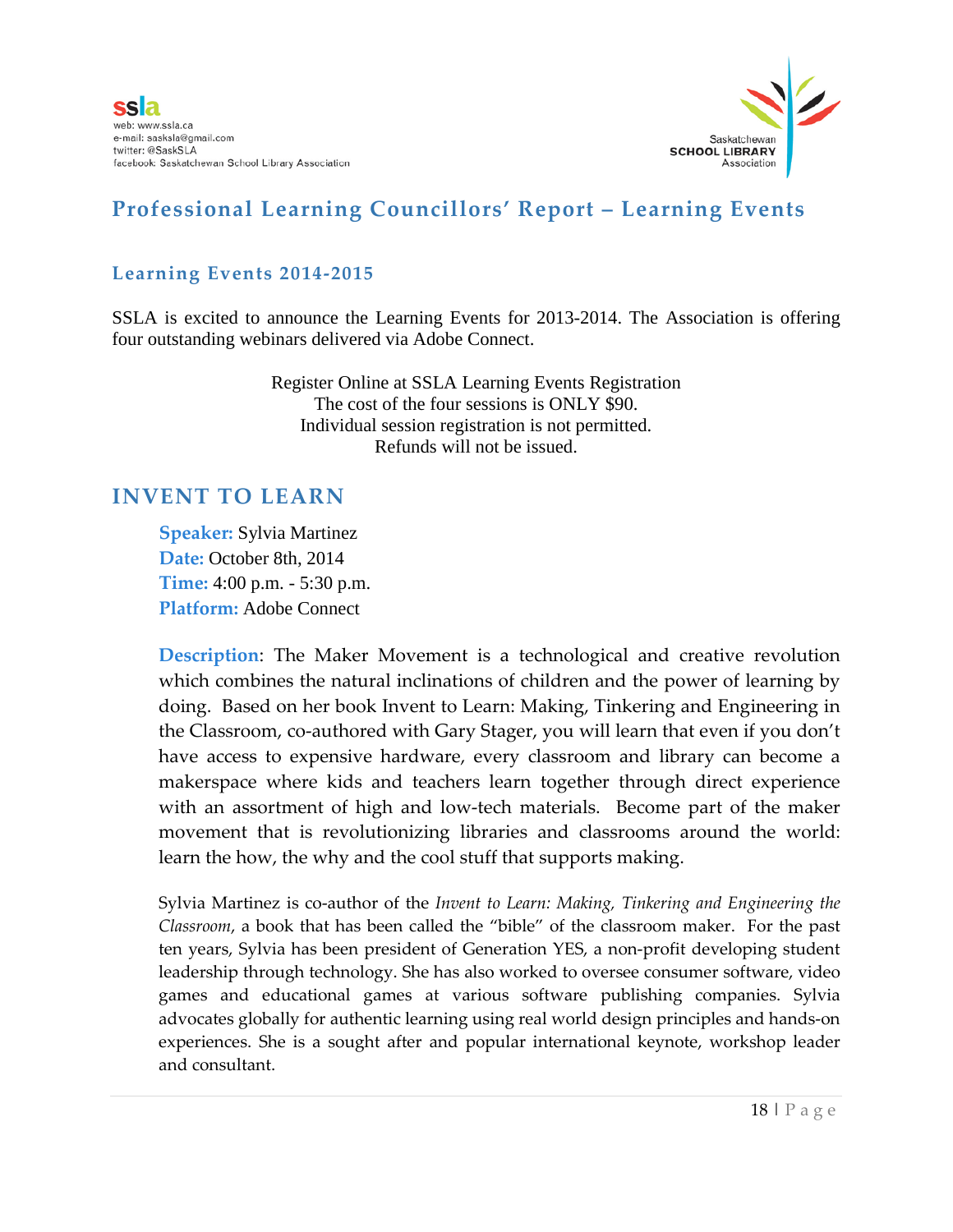



### 21ST CENTURY LEADERS

**Speaker:** Naomi Harm **Date:** November 5th, 2014 **Time:** 4:00 p.m. - 5:30 p.m. **Platform:** Adobe Connect

**Description**: Naomi Harm, Master of Education in Professional Development, ME-PD, best known as a 21st century educational technology literacy specialist, is an Intel National Senior Trainer, SMART certified trainer, certified online instructor and manages her own "Innovative Educator" consulting corporation. Naomi is well-known for delivering motivational international keynote presentations focusing on emerging technologies, 21st century skills and assessments, mobile learning technologies and inspired and transformative educational technology leadership. The SSLA was thrilled to have her as our keynote in 2013 and excited to welcome her back to work with us in a webinar.

### **BE THE CHANGE YOU WANT TO SEE IN THE WORLD**

**Speaker:** Shannon McClintock Miller **Date:** December 3rd, 2014 **Time:** 4:00 p.m. - 5:30 p.m. **Platform:** Adobe Connect

**Description:** Educators can empower others to use communication, social media, collaboration and connections to make a difference. In this presentation, Shannon will focus on developing a vision that encourages students to "think, lead and serve while connecting to their passions." Change can begin by building a team environment that includes teachers and students. She will demonstrate how to strengthen the local school community and promote global connectivity using technology, social media, Skype, Google Sites, and of course...thinking differently. You will leave this presentation with several ideas that can be replicated and successful in your schools as well.

Shannon is a teacher librarian and technology integration specialist. She encourages young people and educators to have a voice while learning, creating, collaborating, and connecting to others globally. She is an educational consultant for Mackin Educational Resources, Director of School and Library Strategy for In This Together Media and Executive Director of Library & Educational Services for Biblionasium. She speaks and consults in Iowa and around the country on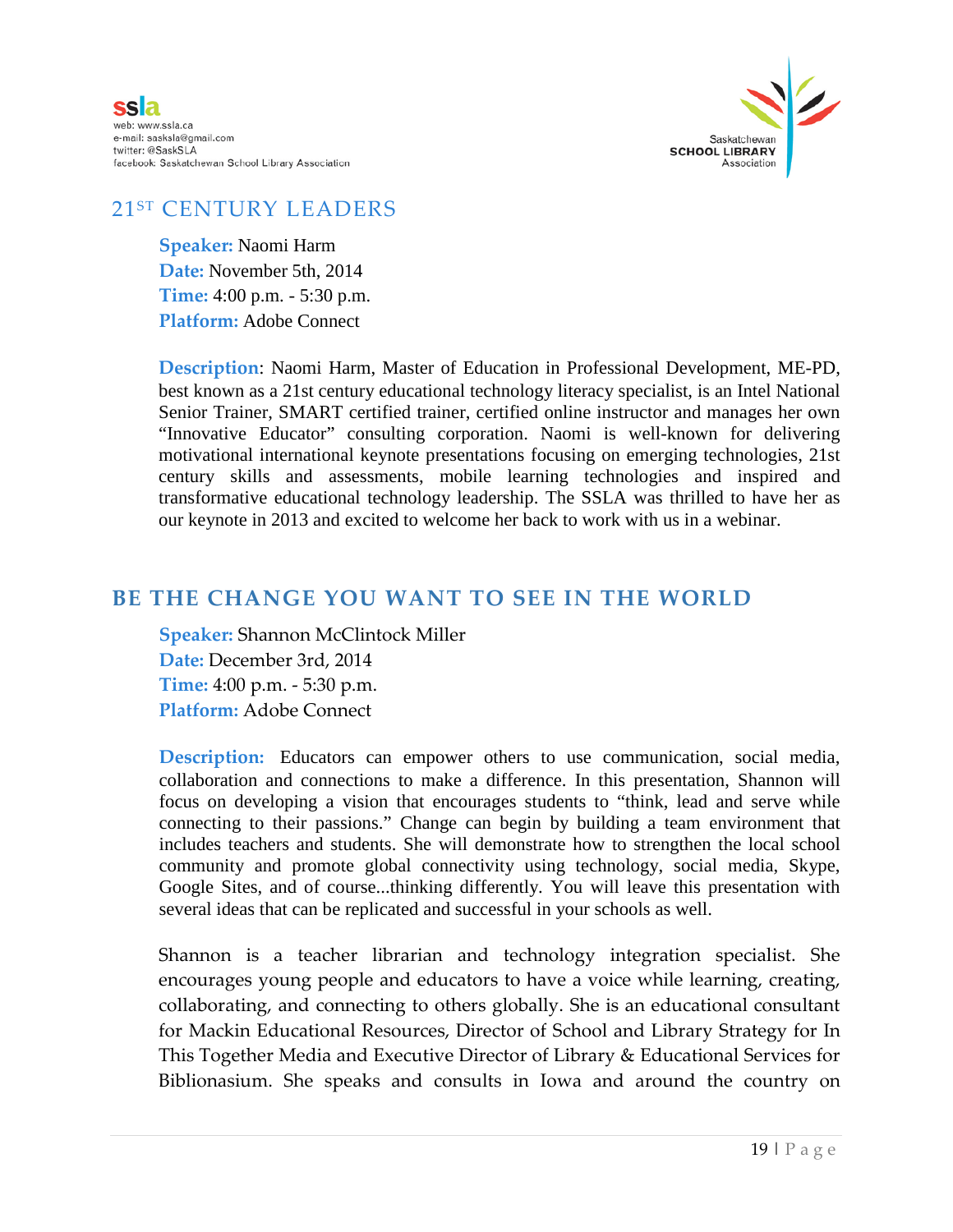

education, librarianship, technology, social media, and making a difference in education and the lives of others.

Shannon is the author of the award winning The Library Voice blog and enjoys writing for various blogs, journals and other forums. Shannon is a member of ALA, AASL, IASL, ILA, ISTE, SIGMS, ASCD, Children's Literature Network and Board of Directors, Iowa Student Learning Institute.

Shannon serves on AASL Best Websites committee and STEM Task Force; advisory boards for Library Journal, Horn Book, and School Library Journal; School Library Monthly; Rosen Digital Library, StarWalk Kids board of advisors; EasyBib advisory board; BiblioNasium advisory board; eSchool Media advisory board; and Gale K12 Customer advisory board. She is a FableVision Ambassador, Social Media WRADvocate for LitWorld's World Read Aloud Day and on the Board of Advisors for In This Together Media. She is part of the Bammy Awards Council of Peers. She has served as advocacy chair for IASL and Iowa Center for the Book Advisory Council.

In 2011, Shannon was awarded the Connecting People Shorty Award and was chosen to be part of the SLJ New Leaders Program in 2012. In 2013,she was named one of the Faces of Innovation from Broadband for America; one of 50 featured in the 2013 Center for Digital Education Yearbook; and one of the featured Connected Educators with the Connected Educators projects partnered with the US Department of Education. In 2014, Shannon was named a Library Journal Mover & Shaker.

### **EXPECT MORE, DEMANDING BETTER LIBRARIES FOR TODAY'S COMPLEX WORLD**

**Speaker:** David Lankes **Date:** February 4, 2015 **Time:** 4:00 p.m. - 5:30 p.m. **Platform:** Adobe Connect (contact [tracy.woodward@spiritsd.ca](mailto:tracy.woodward@spiritsd.ca) for archive)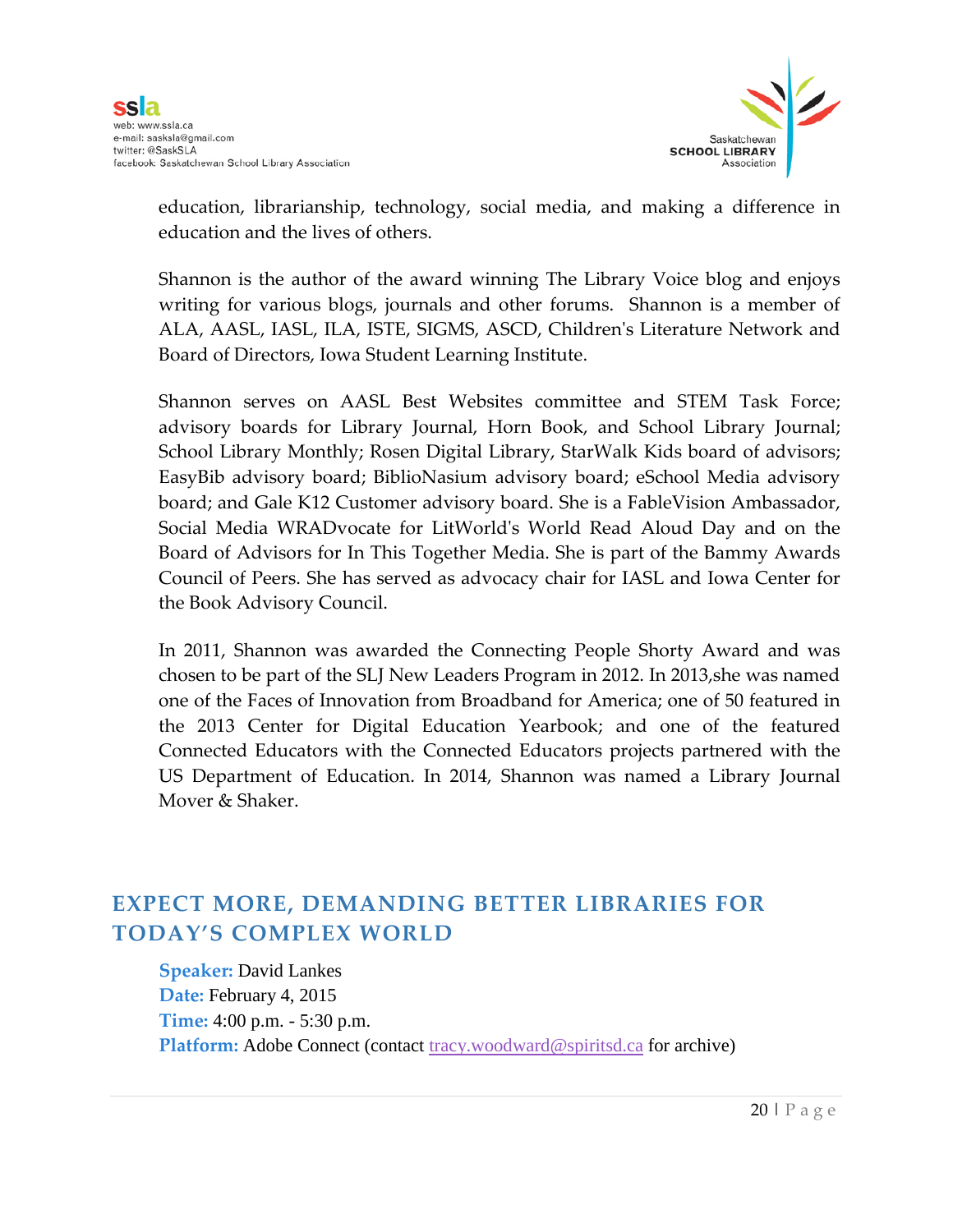

**Description:** This presentation will be based around the book Expect More: Demanding Better Libraries for Today's Complex World (now available as a free digital download). David Lankes will share his argument that in order to thrive, communities need libraries that go beyond bricks, mortar, books and literature and, specifically, how we can use this vision to transform school libraries into vital places of learning.

R. David Lankes is a professor and Dean's Scholar for the New Librarianship at Syracuse University's School of Information Studies and director of the Information Institute of Syracuse. Mr. Lankes is a passionate advocate for libraries and their essential role in today's society. He has authored, co-authored or edited fifteen books and written numerous other chapters and pieces for professionals. He has been a keynote speaker around the world and his 2012 book, The Atlas of New Librarianship, won the 2012 ABC-CLIO/Greenwood Award for the Best Book in Library Literature.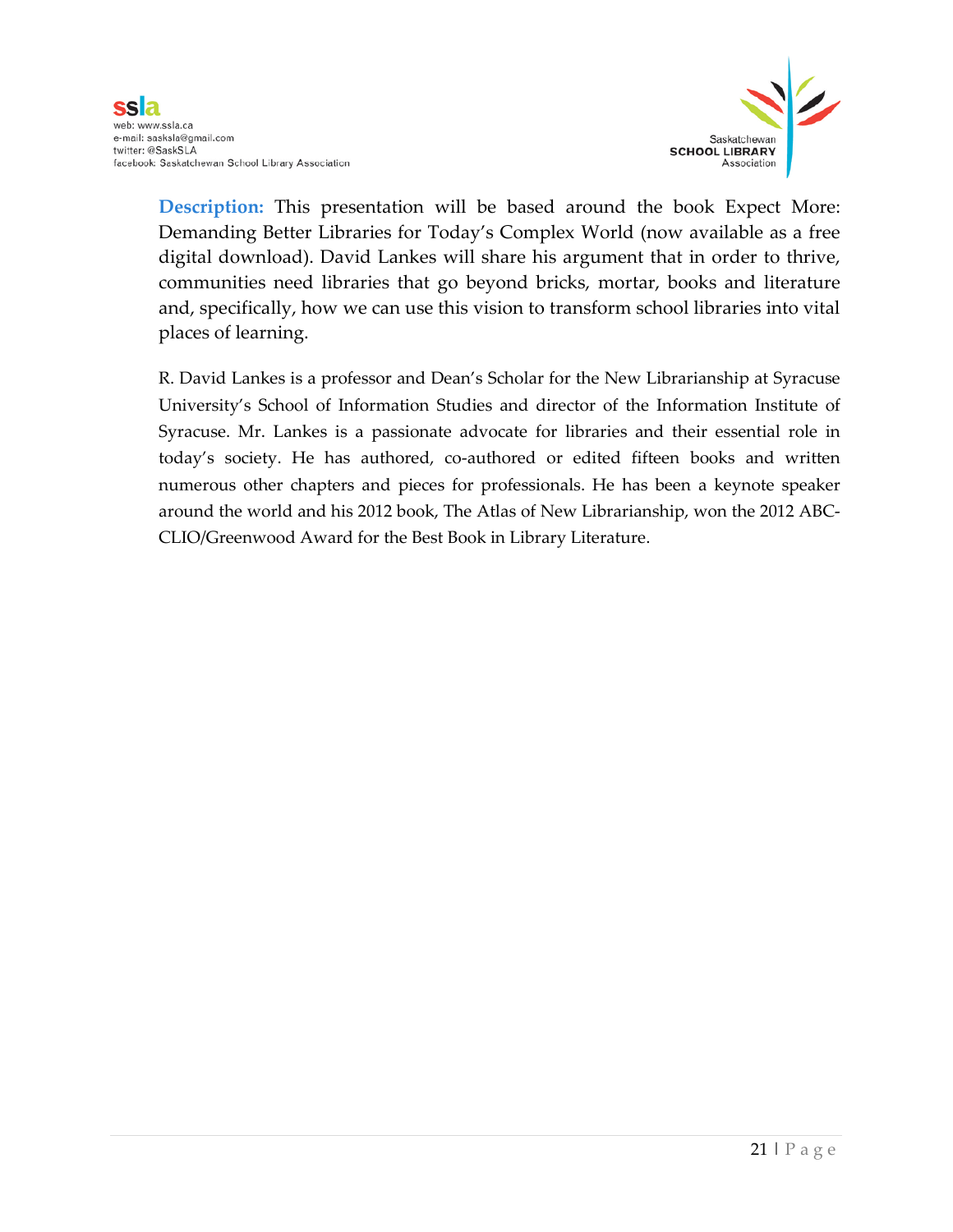

## September 2014

## **Professional Learning Councillors' Report - Conference**

### **INFORMATION ITEMS**

1. Contract for Travelodge has been signed. An excerpt of the contract is appended.

### **ACTION ITEMS**

- 1. Speaker contract must be signed
- 2. Conference committee is to be formed.
- 3. Conference ad needs to be created.

**Report Submitted by: Carla Katerynych, Outgoing Professional Learning Councillor**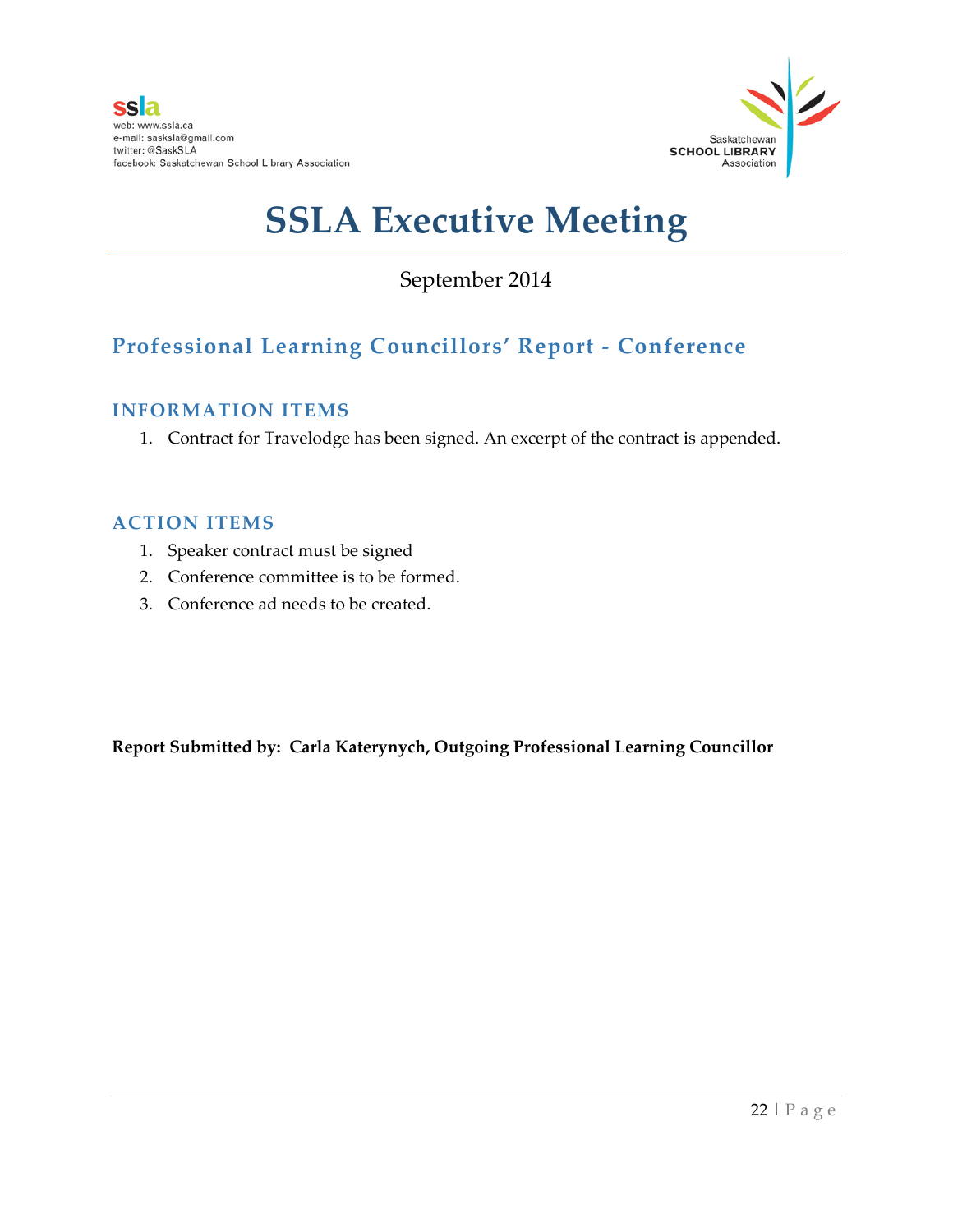

### **Professional Learning Councillors' Report – Conference**

### **2013 CONFERENCE POSTER**

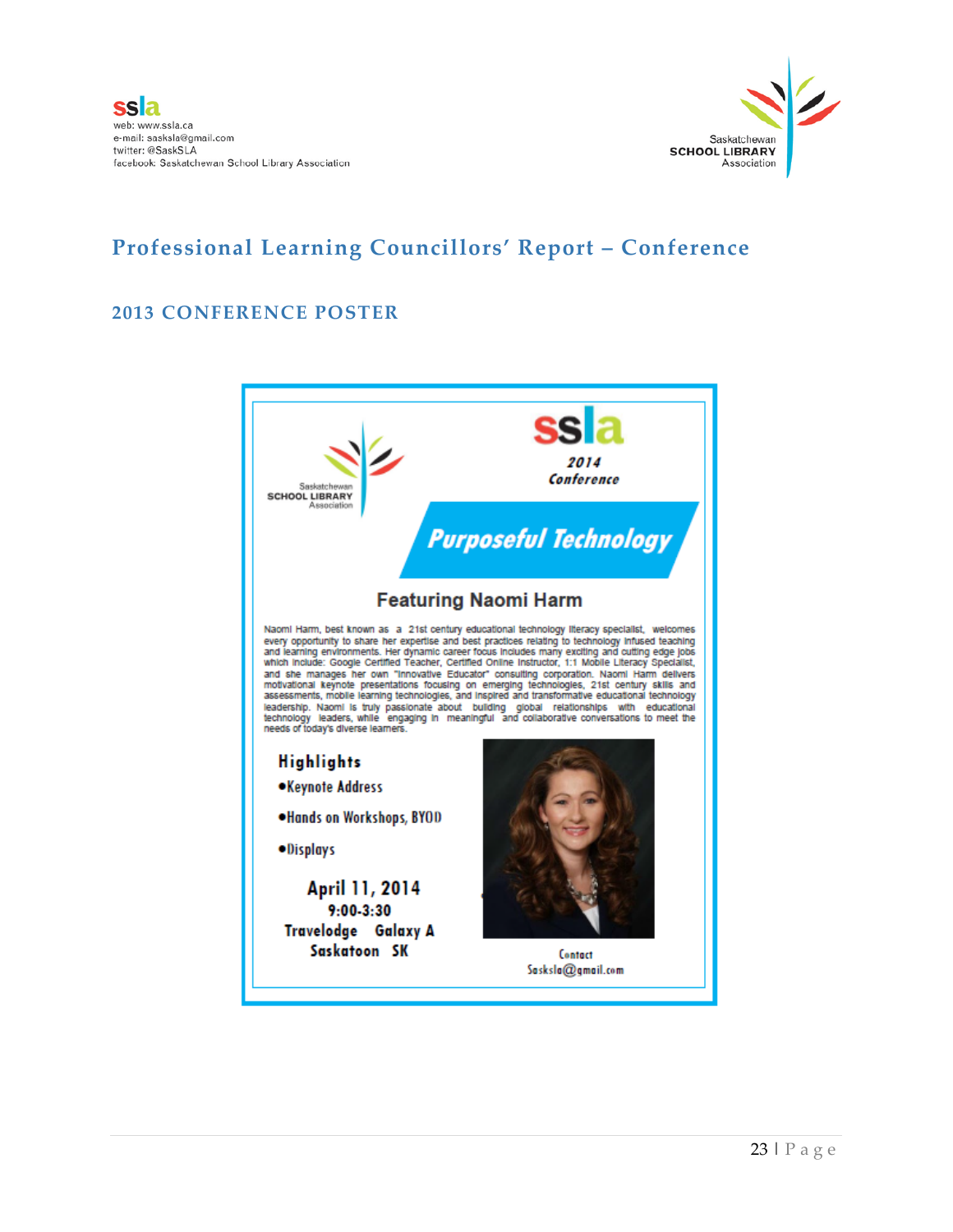

September 2014

## **Communications Councillors' Report**

### **INFORMATION ITEMS**

• **No Report**

### **ACTION ITEMS**

**Report submitted by: Laurie Hnatiuk**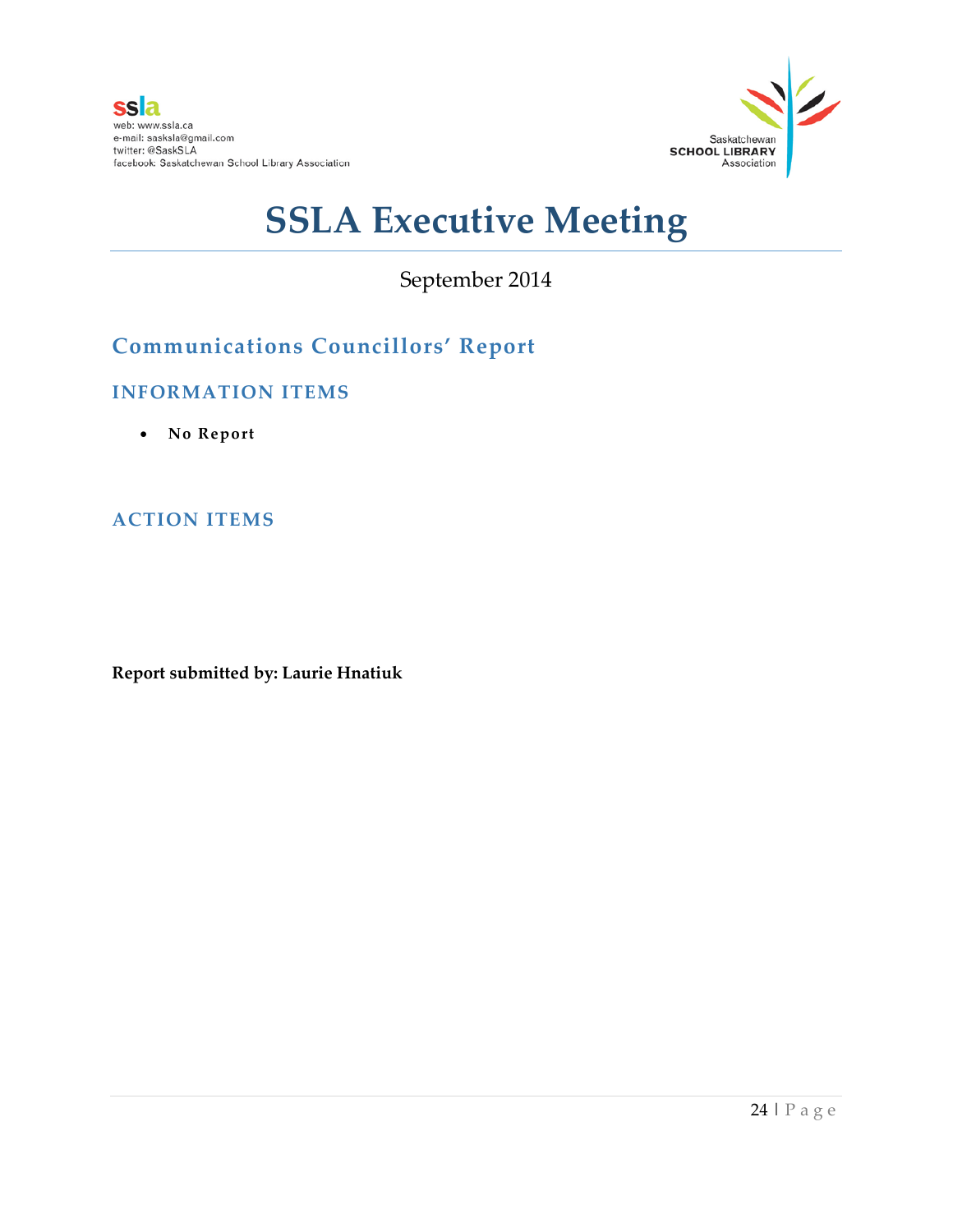

## September 2014

## **Special Projects Councillor's Report**

### **Information Items**

- 1. Continued to update the website.
- 2. Added a registration page to track participants
- 3. Met with Stealth to oversee project.
- 4. Met with ISTE regarding the project.
- 5. Initiated the ad hoc committee.

### **ACTION ITEMS**

- 1. Outline strategic plan for this year in consultation with Carla
- 2. Request for \$2000 from chequing account.
- 3. Create promotional campaign for the Digital Fluency Badging Project
- 4. Finalize budgetary itemization in consultation with Carla

**Report submitted by: Carla Katerynych and Carlene Walter**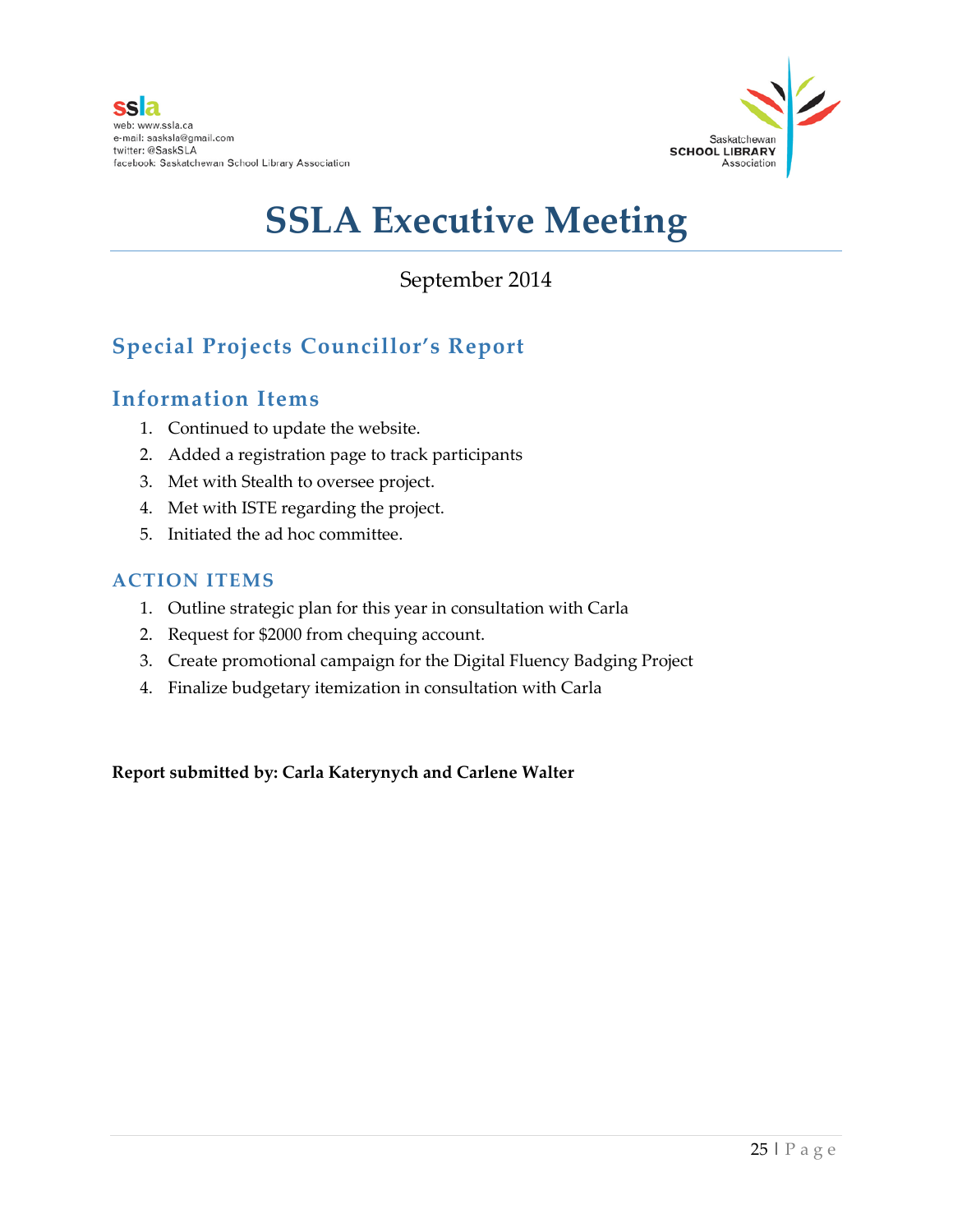

### September 2014

## **Special Project – Digital Fluency Project**

### **FINANCIAL STATEMENT 2013-2014**

#### SPECIAL SUBJECT COUNCIL GRANT (DIGITAL BADGING) BUDGET 2013-2014

| <b>INCOME</b>                 | Memo                                                 | $\overline{\phantom{a}}$ |    | <b>Budget</b><br>▼ |                        | Actual<br>$\overline{\phantom{a}}$        |                        | Difference $(\text{$\ast$})$ $\blacktriangledown$ | Difference $(X)$ |
|-------------------------------|------------------------------------------------------|--------------------------|----|--------------------|------------------------|-------------------------------------------|------------------------|---------------------------------------------------|------------------|
| <b>Balance</b>                |                                                      |                          |    |                    | \$                     | $\overline{\phantom{a}}$                  | \$                     |                                                   |                  |
| <b>SCC Grant</b>              |                                                      |                          | \$ | 3,000.00           | \$                     | 3,000.00                                  |                        |                                                   |                  |
|                               |                                                      |                          |    |                    |                        |                                           |                        |                                                   |                  |
|                               |                                                      |                          |    |                    |                        |                                           |                        |                                                   |                  |
| <b>TOTAL INCOME</b>           |                                                      |                          | \$ | $3,000,00$ \$      |                        | $3,000,00$ \$                             |                        |                                                   | 0%               |
|                               |                                                      |                          |    |                    |                        |                                           |                        |                                                   |                  |
| <b>EXPENDITURES</b>           |                                                      |                          |    | <b>Budget</b><br>▼ |                        | <b>Actual</b><br>$\overline{\phantom{a}}$ |                        | Difference $ \$$                                  | Difference $(X)$ |
| Personnel - Writing - Phase 1 |                                                      |                          | \$ | $248.00$ \$        |                        | 247.50 \$                                 |                        | 0.50                                              |                  |
| Personnel - Vriting - Phase 2 |                                                      |                          | \$ | 620.00             | 李                      | 639.38 \$                                 |                        | (19.38)                                           |                  |
|                               | <b>Personnel - Implementation - Phase 3</b>          |                          | \$ | 496.00             | $\ddot{x}$             | 496.00 \$                                 |                        | $\sim$                                            |                  |
| <b>Vorking Group Meetings</b> |                                                      |                          | \$ | 250.00             | 李                      | 198.03 \$                                 |                        | 51.97                                             |                  |
|                               | <b>Publicity - Signage and Promotional Materials</b> |                          | \$ | 186.00 \$          |                        | $\sim$                                    | \$                     | 186.00                                            |                  |
|                               | <b>Veb Design and Badge Creation</b>                 |                          | \$ | $1,200.00$ \$      |                        | 1,320.00                                  | $\ddot{\bm{x}}$        | [120.00]                                          |                  |
|                               |                                                      |                          |    |                    |                        |                                           | \$                     | $\overline{\phantom{a}}$                          |                  |
| <b>TOTAL EXPENSES</b>         |                                                      |                          | \$ | 3,000.00           | $\ddot{\ddot{\bm{x}}}$ | 2,900.91                                  | $\ddot{\ddot{\bm{x}}}$ | 99.09                                             | 3.3%             |
| GRAND TOTAL                   |                                                      |                          |    | <b>Budget</b>      |                        | <b>Actual</b>                             |                        | Difference (\$)                                   | Difference [X]   |
| Income                        |                                                      |                          | \$ | 3,000.00           | $\hat{x}$              | $3,000.00$ \$                             |                        | $\sim$                                            | 0.0%             |
| <b>Expenditures</b>           |                                                      |                          | \$ | 3,000.00           | \$                     | 2,900.91 \$                               |                        | 99.09                                             | 3.3%             |
| <b>GRAND TOTAL</b>            |                                                      |                          | 李  |                    | \$                     | 99.09                                     |                        |                                                   |                  |
|                               |                                                      |                          |    |                    |                        |                                           |                        |                                                   |                  |

### **Report submitted by: Carla Katerynych and Carlene Walter**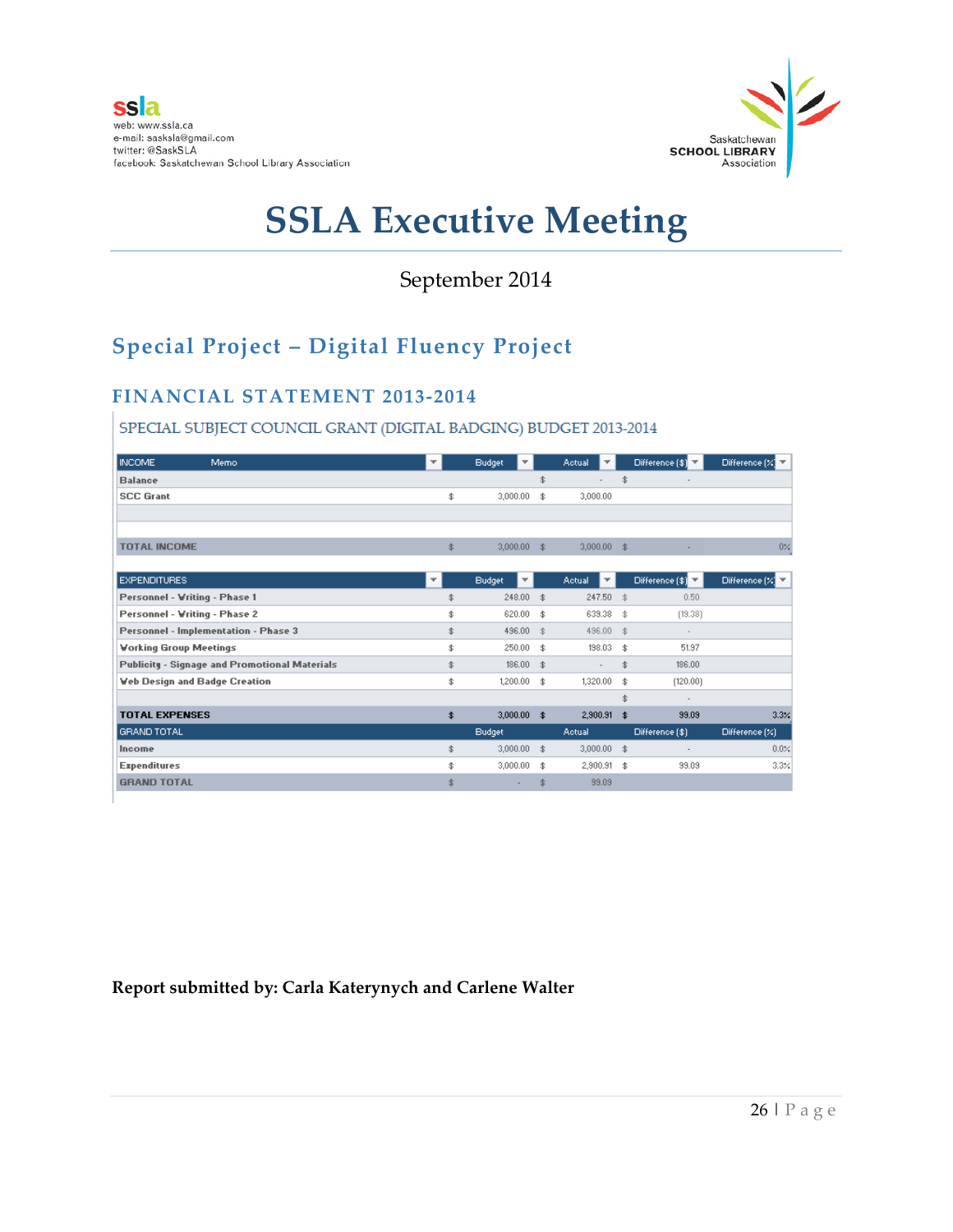

### September 2014

## **Secretary/Archivist Councillor's Report**

### **INFORMATION ITEMS**

- Minutes were compiled and circulated to the executive and STF contacts.
- Edits to the Executive Duties document were compiled and the final copy is in the process of being finalized.
- Remaining year-end documents requested by the STF were submitted.
- Archive materials were sent to the Saskatchewan Archives Board.
- Conversed with Judy Nicholson of the Saskatchewan Library Association regarding the liaison relationship between SSLA and SLA.
- Over the summer with the assistance of the STF librarians and archivists, I have been able to compile a more complete list of past SSLA executives and other information.
- Facilitated the summer short course for beginning teacher-librarians.

### **Action Items**

- Confirm liaisons for the 2014-2015 year.
- Compile all of the Legacy materials I have accrued so far to determine what is missing.
- Investigate Tiki Toki and Dippity as a tool for a timeline.
- Order SSLA cards since that slipped off the list over the summer.
- Finish the edits to the Executive Duties.

**Report submitted by: Charlotte Raine, Outgoing Secretary/Archivist**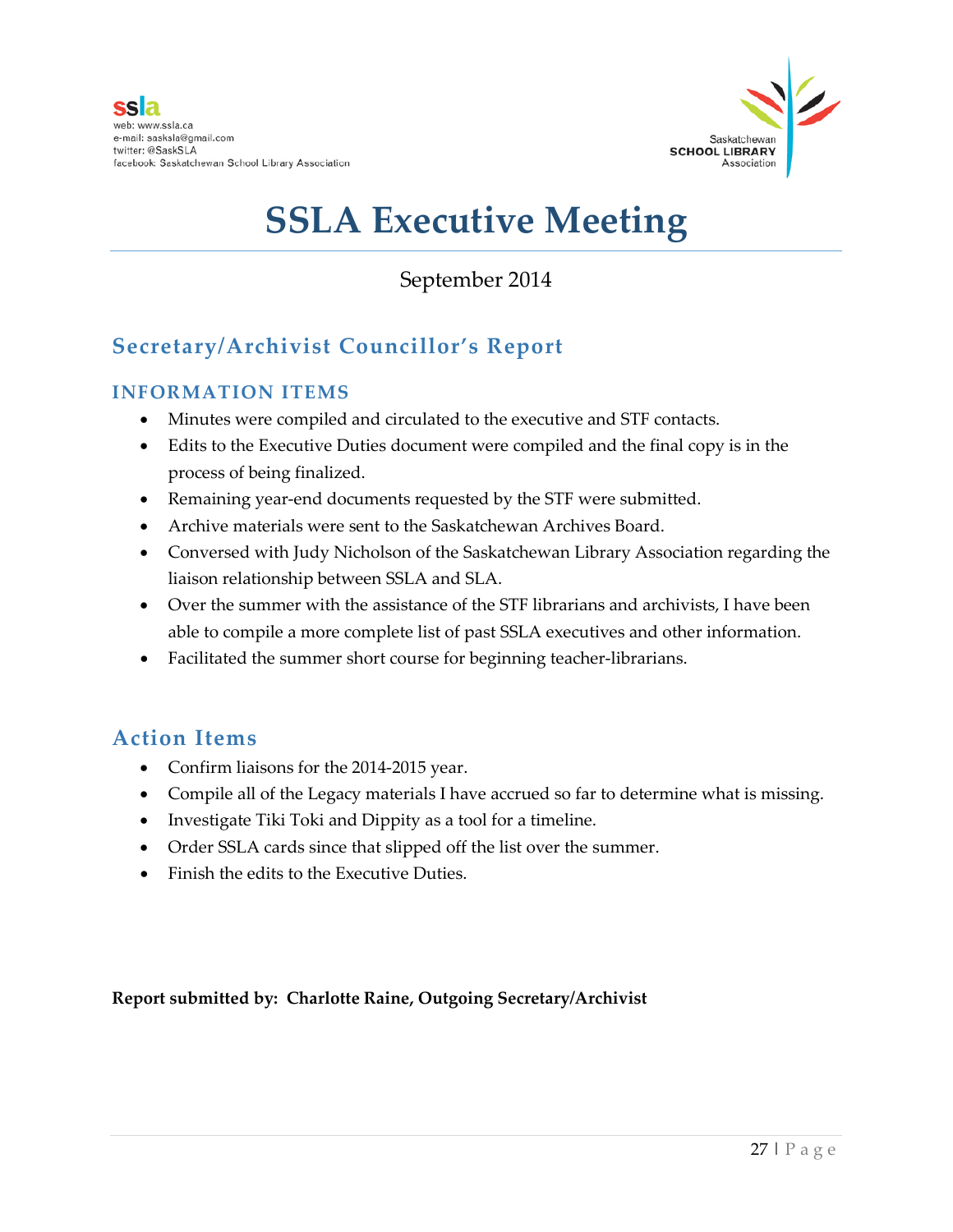

September 2014

### **New Business**

### **Grant Monies**

Dawn Morgan Treasurer Saskatchewan School Library Association dawnmorgan20@gmail.com

Dear Dawn:

The Saskatchewan Teachers' Federation grants for special subject councils have been calculated for the year July 1, 2014 to June 30, 2015.

The grant allocation for the Saskatchewan School Library Association is \$1,728. The attached Grant Calculation Detail indicates how the grant is calculated as well as the total membership of your council as of June 30, 2014. The grant calculation is based on the number of teachers who are active members of the Federation including those who are on leave, have been seconded or have superannuated.

The funds for the 2014-15 grant year will be disbursed when we receive the following required documentation from your council:

- Proposed Budget for 2014-15
- Audited/Reviewed Financial Statement for 2013-14

Upon receiving the above information, grant funds will be forwarded to you unless otherwise specified.

Grant funds will be held only for a period not exceeding one year. If your council experiences difficulty meeting the above requirements, please contact your Federation senior administrative staff liaison, Rob Lehne, as soon as possible.

If you have any questions, please refer to your Special Subject Councils Executive Handbook or do not hesitate to contact Colleen Paulhus or me.

Sincerely,

Burant

Scott Burant Coordinator, Member Services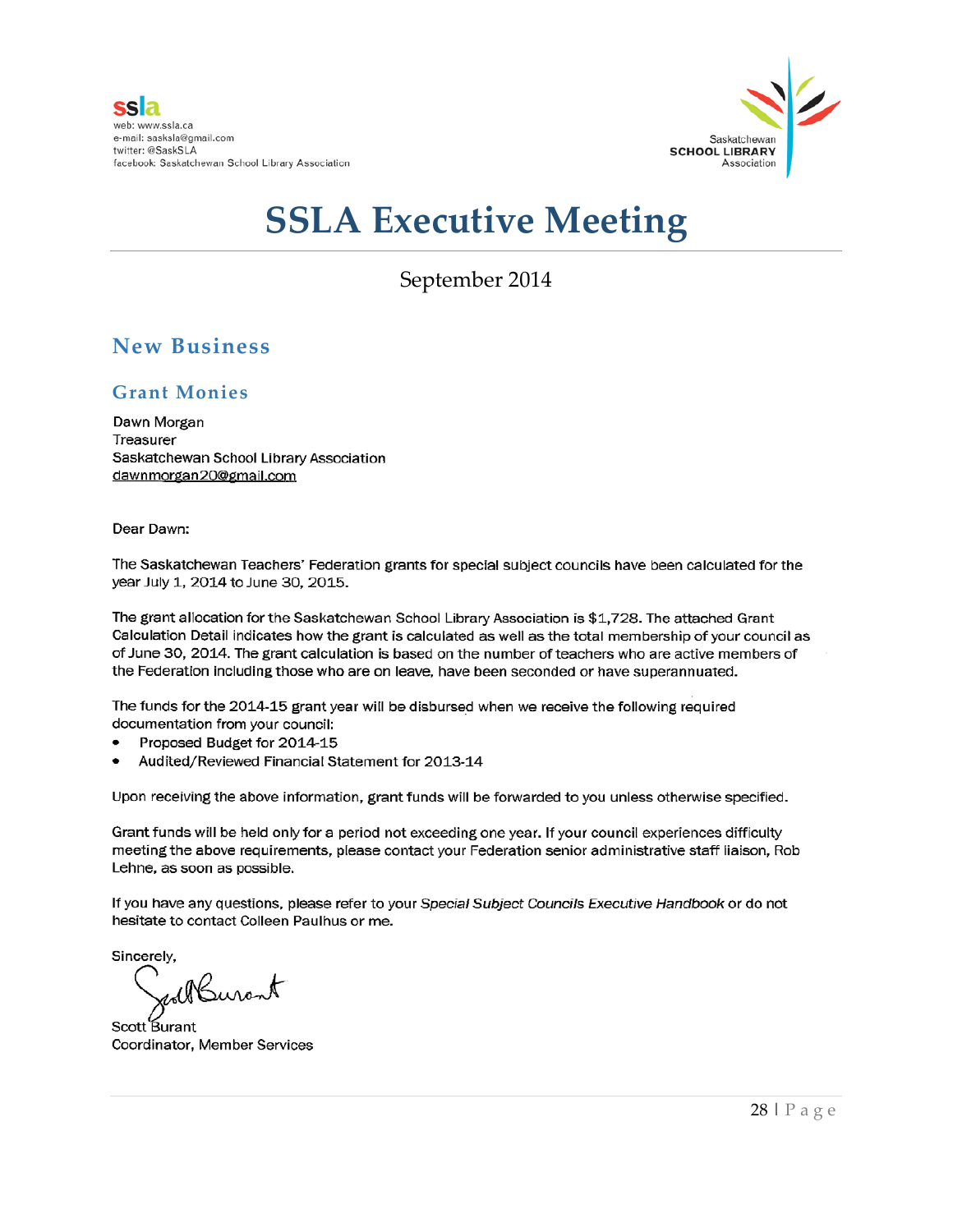

September 2014

### **New Business**

**STF Liaison**

September 2, 2014

Carlene Walter President Saskatchewan School Libraries Association carlenewalter@gmail.com

Dear Carlene:

September is here and another school year is upon us!

The Federation senior administrative staff liaison contacts to special subject councils have been established for the 2014-15 school year. Once again, I am pleased to be associated with your council as your staff liaison for the upcoming school year.

The senior administrative staff liaison has two major areas of responsibility to special subject councils. The first of these responsibilities is to keep the council informed of Federation policy and guidelines, and the second is to provide advice on services available to councils through the Federation.

While it is not possible for me to regularly attend meetings of your council's executive, I would appreciate a list of scheduled meetings your executive has planned for the upcoming year. I also appreciate opportunities for updates or conversations by telephone or email regarding issues of importance to your council. My email address is rob.lehne@stf.sk.ca.

If I can be of assistance to you and your council, please do not hesitate to contact me.

Sincerely,

Rob Lehne Senior Administrative Staff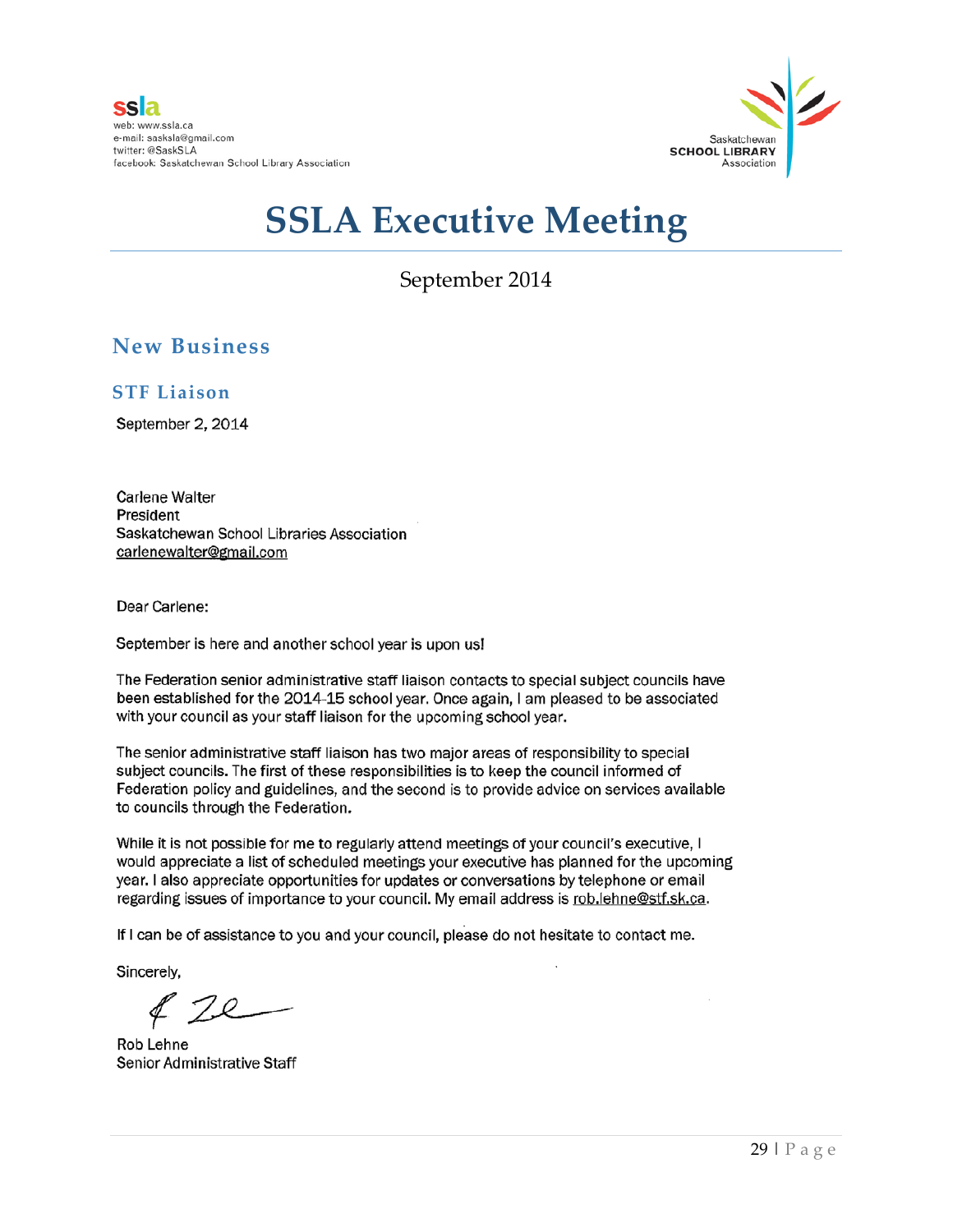

September 2014

### **New Business**

### **Canada's Anti-Spam Legislation as it Relates to the Federation and Affiliates**

Dear Special Subject Council President,

Several inquiries have been made to the Saskatchewan Teachers' Federation regarding application of Canada's Anti-Spam Legislation (CASL) and its applicability to the Federation, local associations and special subject councils when it becomes effective July 1, 2014.

After reviewing the legislation and seeking guidance from legal counsel, it has been determined that the Federation and affiliates are exempt from the requirements for consent when corresponding by email with existing members or mandatory new members. This is for email correspondence that provides information only or those that are considered commercial electronic messages (i.e., promoting paid products such as conference registrations or membership fee renewals).

If your local association or special subject council sends commercial electronic messages to a non-member email distribution group, then there are requirements for obtaining consent by July 1, 2014 as outlined in the information below.

If you have further questions, please contact Scott Burant at [mservices@stf.sk.ca.](mailto:mservices@stf.sk.ca)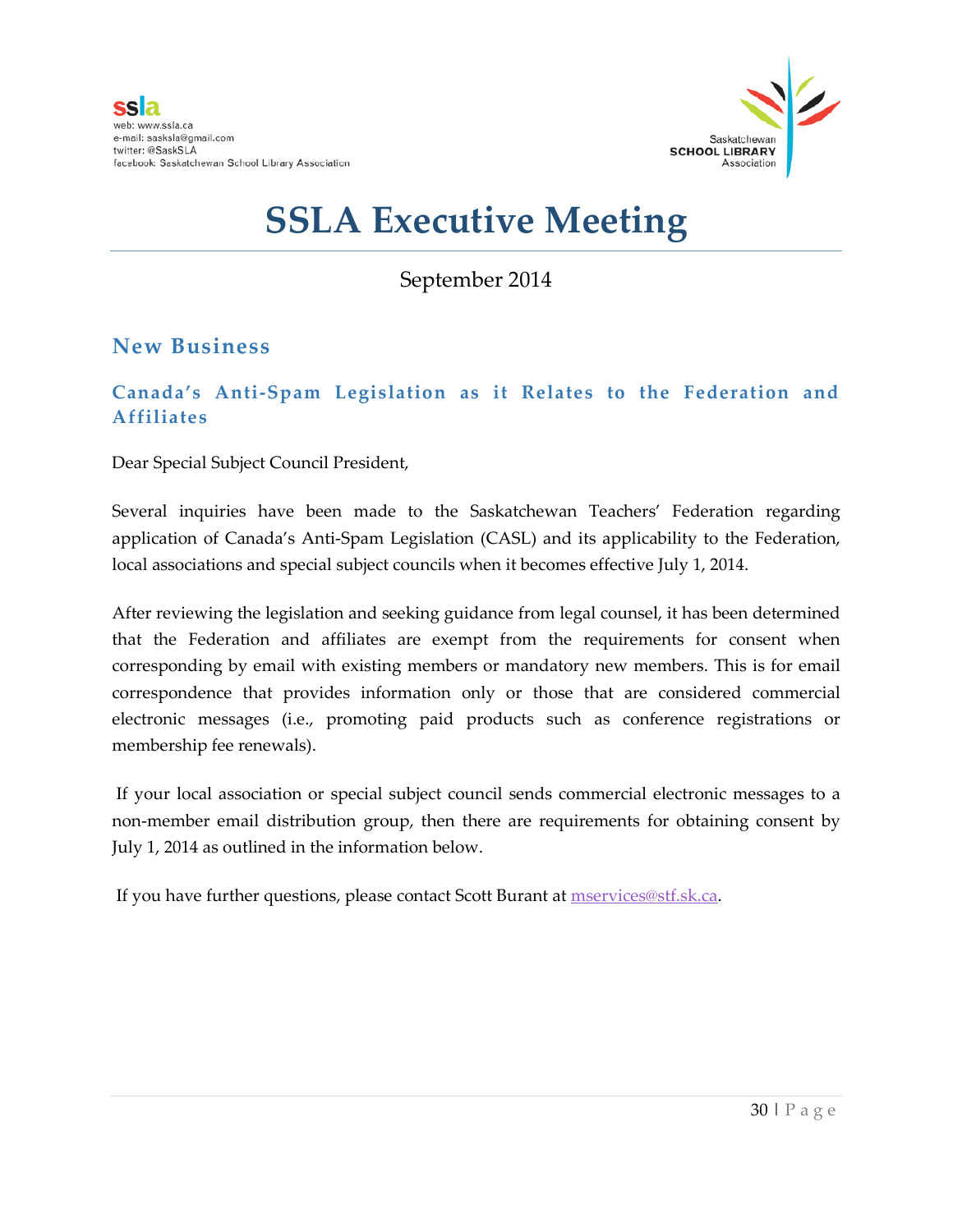

### September 2014

### **New Business**

### **Travelodge Partial Contract**

Sask School Library Association Attention: Ms. Carla Katerynych 1901 Haultain Avenue St. Philip School Saskatoon, SK S7J 1P4 (306) 659-7459

Good morning Carla,

Thank you for tentatively booking at the Travelodge Hotel Saskatoon. The following is the space that we are holding for Sask School Library Association

### **GUEST ROOMS AND RATES**

We would be pleased to reserve a block of 20 single/double guest rooms, arriving Thursday, March 26, 2015 departing Friday, March 27, 2015. The rate will be \$149.00 per night.

We also offer a selection of other accommodations, Executive King Rooms, Main Pool Rooms, Poolview Rooms, Poolside Rooms and Club or Parlor Rooms, which are available at a slightly higher price. The above rates are subject to 5% PST and 5% GST and any applicable service charges.

Delegates can make their reservations directly with the in-house Reservations Department at 306-242-8881 or 1-888-278-4209 or email their request to reservations@travelodgesaskatoon.com and must identify themselves as being a part of Sask School Library Association group to receive the above rates or quote EW0364

All individual reservations require a credit card at time of booking to guarantee the room. Failure to cancel a guaranteed reservation on day of arrival or occupy the room will result in a charge of one night's room and tax being applied to the master account or the credit card, dependent on the method of payment chosen.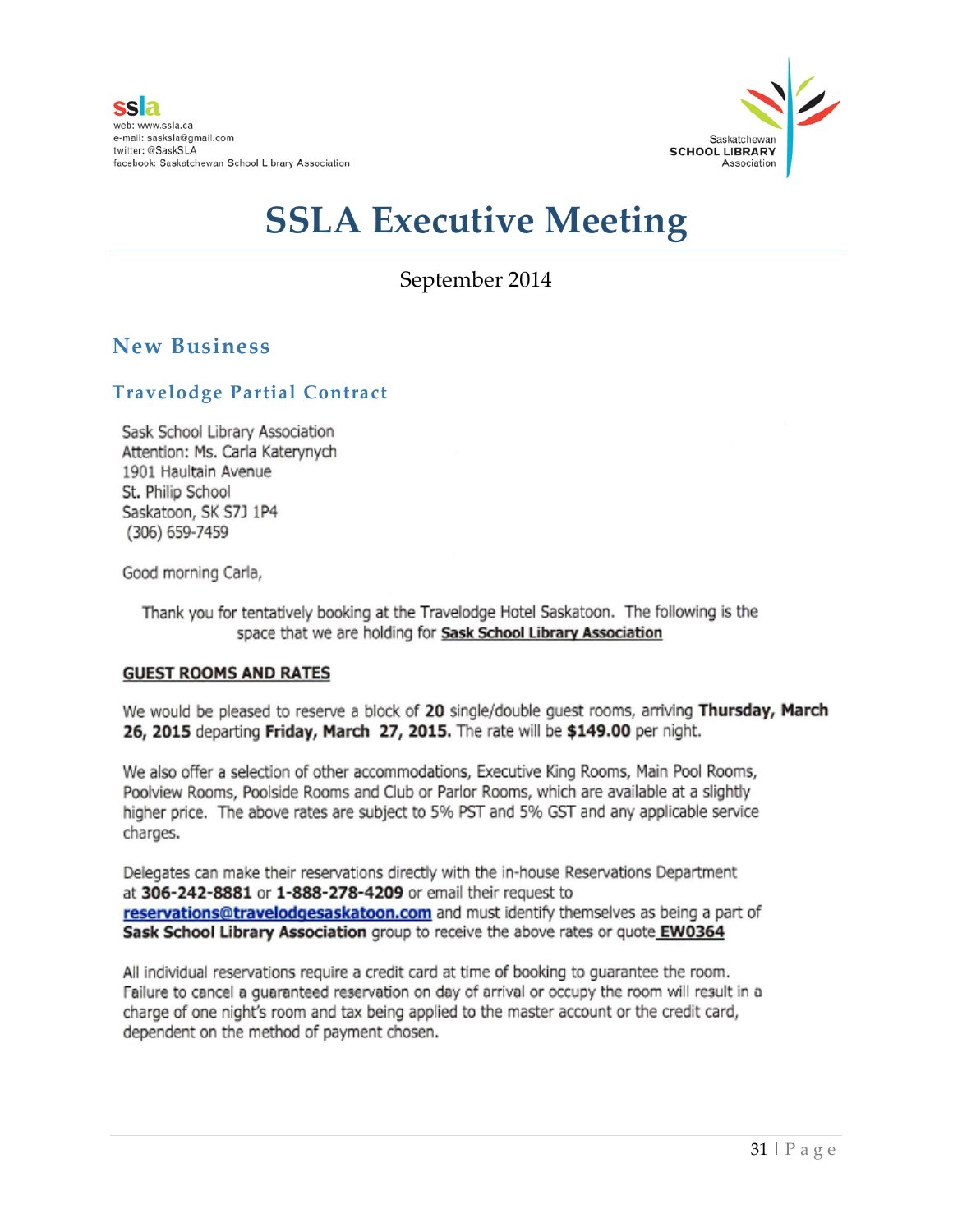

September 2014

### **New Business**

### **Chinook School Division and Digital Fluency Badging**

Full\_Name Christie Robinson

Email\_Address [crobinson@chinooksd.ca](mailto:crobinson@chinooksd.ca)

Message Hello, I am a curriculum coordinator that oversees libraries within the Chinook School Division. I am considering using the SSLA's digital badging as part of our professional development activities this year. I understand that memberships with the SSLA would need to be purchased, but I am wondering what the cost may look like. We have 28 library locations with 41 staff (9 Teacher-Librarians, 32 technicians & clerks). Would each school that had 2 or more library staff need to pay a \$41 institutional fee? All but 7 schools only have 1 staff member. Also, would it be possible to view a list of the badges with a brief description prior to purchasing memberships to participate? Thanks for your assistance, Christie Robinson Chinook School Division Swift Current, SK (306)778-9239